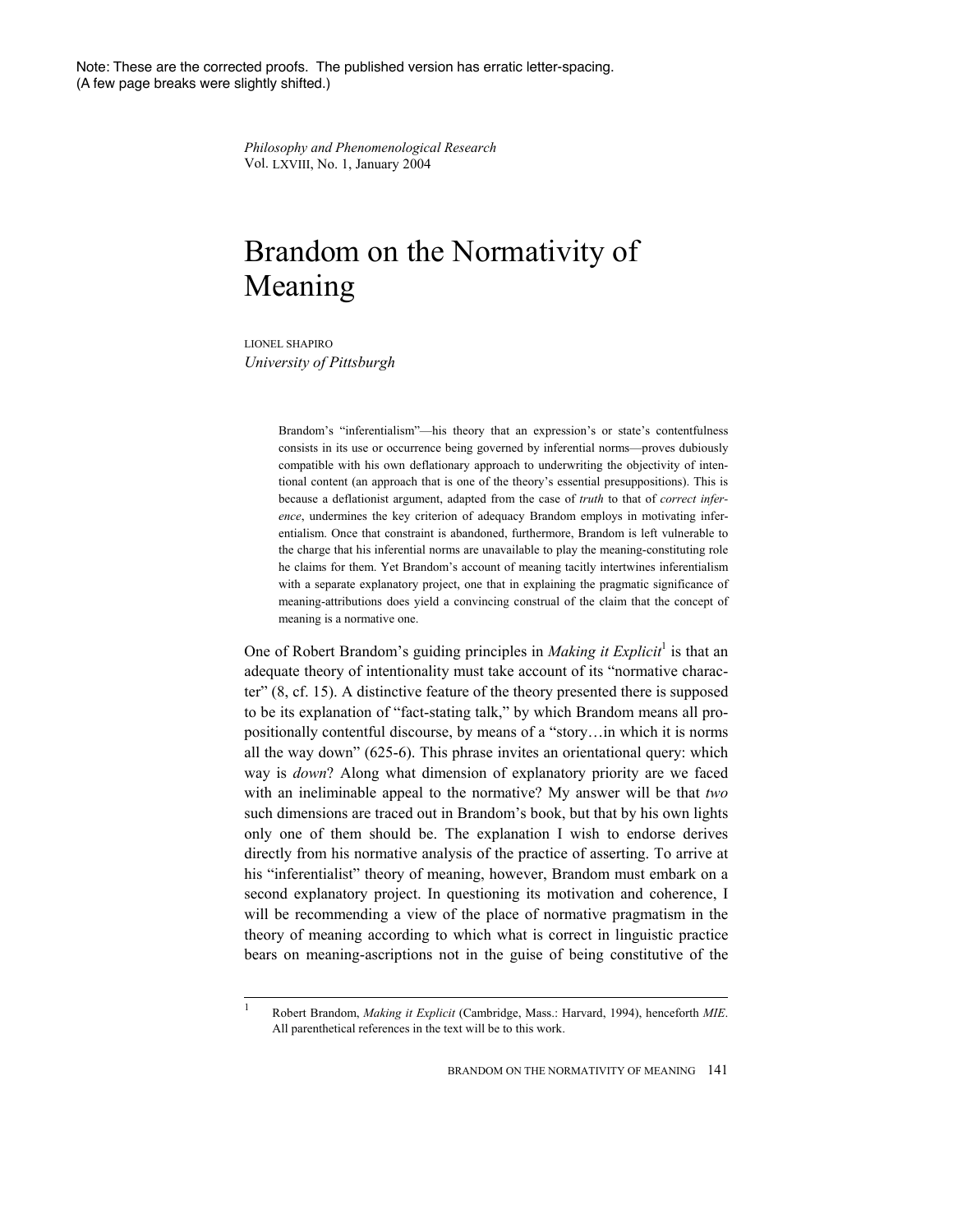facts such ascriptions state, but rather in the guise of what they can authorize us to  $d\sigma^2$ 

Consider first one of Brandom's programmatic characterizations of his project: "Interpreting states, performances, and expressions as semantically or intentionally contentful [will be] understood as attributing to their occurrence an ineliminably normative pragmatic significance" (xiii, cf. 9, 16- 7). Here Brandom promises an account of what we are *doing* when we *take something to have the content that p*, according to which we are adopting a certain normative stance or "attitude." Such an account exemplifies a general explanatory approach he labels "phenomenalist" and models after pragmatist approaches to truth: "Instead of asking what property it is that we are describing a belief or claim as having when we say that it is true, they ask about the *practical significance* of the *act* we are performing in attributing that property" (287-88, cf. 291). Since Brandom goes on to characterize a number of distinct doctrines as "phenomenalist,"<sup>3</sup> I will instead refer to this explanatory approach as "attributional pragmatism."<sup>4</sup> In turn, now, Brandom will look to elucidate the *attitude of attributing* a normative significance by providing an account of what we are doing in *attributing this attitude* to someone, according to which such attribution will itself involve taking up a normative attitude toward that person. $5$  Thus the explanatory strategy of attributional pragmatism provides for a sense in which it is normative *attitudes* all the way down.

But Brandom also claims that what *constitutes* something's having the content that *p* can and must be specified in normative terms. He promises to "explain what it is for a performance…to express an intentional content" (76, cf. 133, 623) by identifying "what proprieties of use having such a content consists in"  $(77, cf. 663n89)$ .<sup>6</sup> This represents Brandom's commitment to an

<sup>2</sup>  A version of the constructive half of this conclusion is advocated by Mark Lance and John O'Leary-Hawthorne in their *The Grammar of Meaning: Normativity and Semantic Discourse* (Cambridge: Cambridge, 1997), to which I am indebted. The contrasts we have in mind are distinct: Lance and O'Leary-Hawthorne oppose *non-normative* conceptions of the *function of meaning-ascriptions*, while the present paper will criticize Brandom's *normative* view of the *constitution of meaning-facts*.

Most prominent among these is a supervenience thesis (*MIE*, 292, 296); see also note 8.

Brandom notes a resemblance to the "expressivism" about norms articulated by Allan Gibbard, who concurs (*MIE*, 682n14; Gibbard, "Thought, Norms, and Discursive Practice: Commentary on Robert Brandom, *Making it Explicit*," *Philosophy and Phenomenological Research* 56 (1996), 699-717). 5

When an interpreter "takes the interlocutors being interpreted to be *committed*" to certain performances, the "interpreter thereby undertakes commitments to various sorts of assessments of propriety of performance of those interpreted" (638, cf. 186). So attributing to an interpreter the *attitude* of attributing a commitment to someone else will itself involve attributing commitments to the *interpreter*. 6

Brandom presents his theory as explaining what it is "in virtue of" which anything is conceptually contentful (*MIE*, xviii, 134, 402, 530, 593), what "make[s] noises and marks mean what they mean" (174), and what is "constitutive of their being contentful" (401).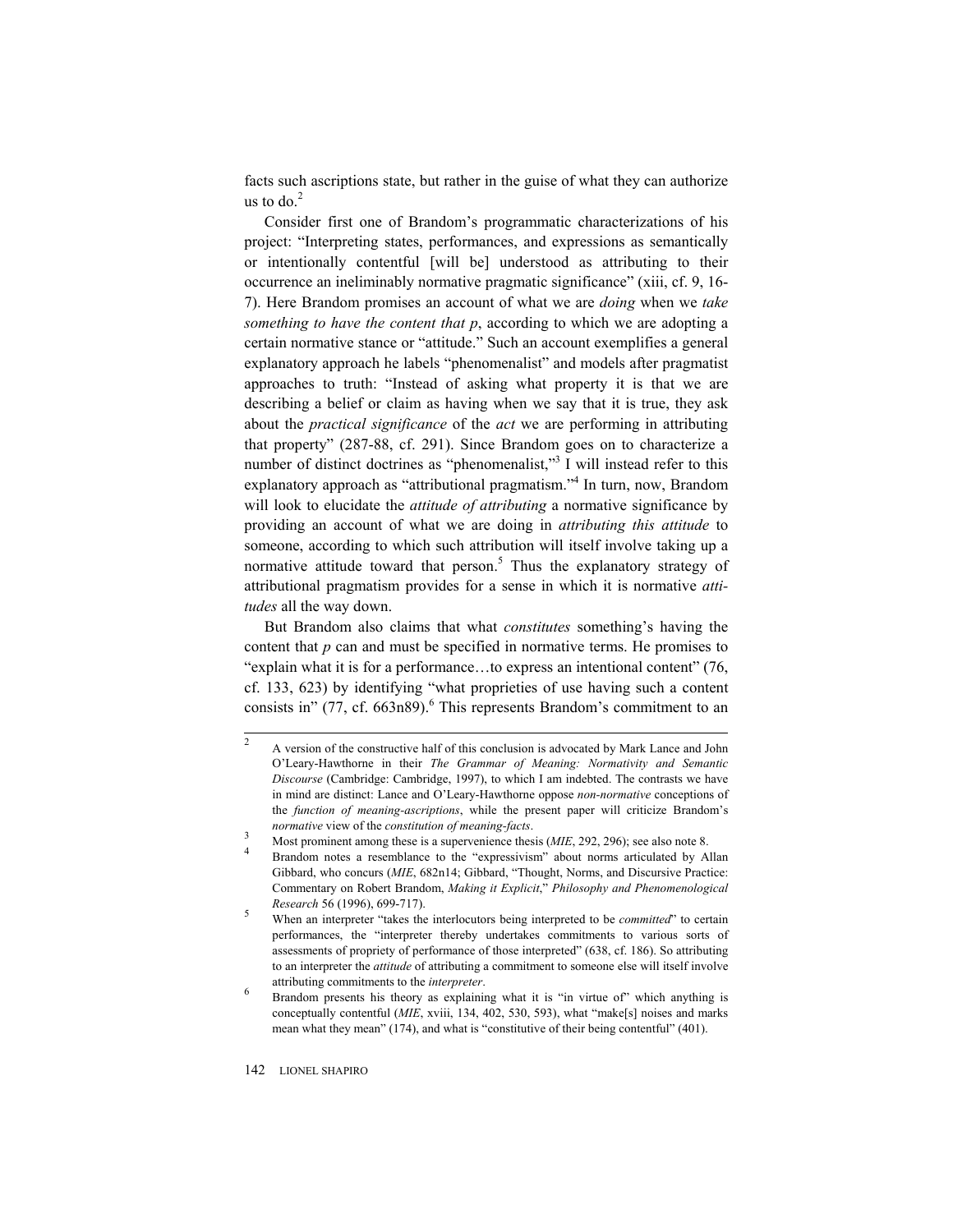explanatory approach in semantics that is pragmatist in a distinct sense, a species of the strategy he has called "semantic pragmatism."<sup>7</sup> Now the demand for a constitutive account can be brought to bear in turn on the practical proprieties that were said to constitute contentfulness: what does the obtaining of *these proprieties* consist in? Again Brandom has a pragmatist answer: they obtain in virtue of proprieties governing the social practice of *attributing* them, the practice of normative "scorekeeping" in which language-users essentially participate (648). Since being subject to a propriety is what Brandom calls a "normative status," we have a complementary sense of the spatial metaphor (though one Brandom never explicitly discriminates) in which it can be said to be normative *statuses* all the way down.<sup>8</sup>

While both the attributional and the constitutive explanatory projects are in a broad sense pragmatist, they should be distinguished as aiming to afford the theorist of content different kinds of understanding.<sup>9</sup> The question I wish

<sup>7</sup>  Brandom, "Pragmatics and Pragmatisms," in *Hilary Putnam: Pragmatism and Realism*, ed. James Conant and Urszula Żegleń (London: Routledge, 2002), 43-4. See also his *Articulating Reasons: An Introduction to Inferentialism* (Cambridge, Mass.: Harvard,  $\frac{2000}{9}$ , 4.

In the course of reiterating his slogan, Brandom specifies that "[i]t is normative *stances* all the way down" (*MIE*, 637-8, my emphasis). Here however (and at 648) I believe he is conflating the senses of 'down' just distinguished: his real point is that at each level of the *constitutive* account we encounter normative *statuses*, which in each case are *attributionally* explained in terms of normative *stances* (*attitudes*). As Gibbard recognizes, Brandom's explanation of his distinction between "discursive" and "simple" intentionality (*MIE*, 629-31, 60-1) suffers from the same conflation of explanatory dimensions. For there is no one sense of 'derives' such that the latter kind of intentionality "derives" merely from the attitudes of an *interpreter* while the former kind "derives" from (proprieties governing) the attitudes of those who possess it (Gibbard, "Thought, Norms, and Discursive Practice," 702-3, 707). The cause of the conflation, I suspect, is that Brandom's "phenomenalism" undergoes a slide from (i) the strategy of explaining what one is doing in taking something to be F, *rather* than explaining what being F consists in, to (ii) the strategy of explaining that being F consists in being properly taken-F. Consider e.g. Brandom's uncharacteristic endorsement of the (at best unhelpful) thought that once an account of taking-true is provided, "[b]eing true is then to be understood as being *properly* taken-true" (*MIE*, 291, cf. 25, 57-8, 627). The conflation of attributional and constitutive pragmatisms is more pronounced in an earlier paper. Here the very same "social practice approach" that counsels explaining "what it is to *take* a claim" for knowledge "instead of explaining what knowledge *is*" is also said to yield that "the appropriateness of an inference consists entirely in what the community…is willing to approve" ("Asserting," *Noûs* 17 (1983): 637- 50, at  $647, 640$ .

A related distinction among explanatory strategies is drawn by Lance and O'Leary-Hawthorne (*Grammar of Meaning*, 10-12, 211-2). But there is a structural discrepancy in how they and Brandom deploy the attributional strategy. Following Kripke's Wittgenstein, Lance and O'Leary-Hawthorne proceed directly to an account of the function in linguistic practice of *ascriptions of the form* '*S* means that *p*'. By contrast, Brandom starts by explaining the practical significance we attribute when we implicitly take someone's performance to be an assertion with the content that *p*, and *only then* uses this to construct an account of the significance we attribute when we take someone's performance to be an assertion with the content that *S* means that *p*. (While Lance and O'Leary-Hawthorne are right that Brandom "gives no explanation of the…practical significance of 'means that'"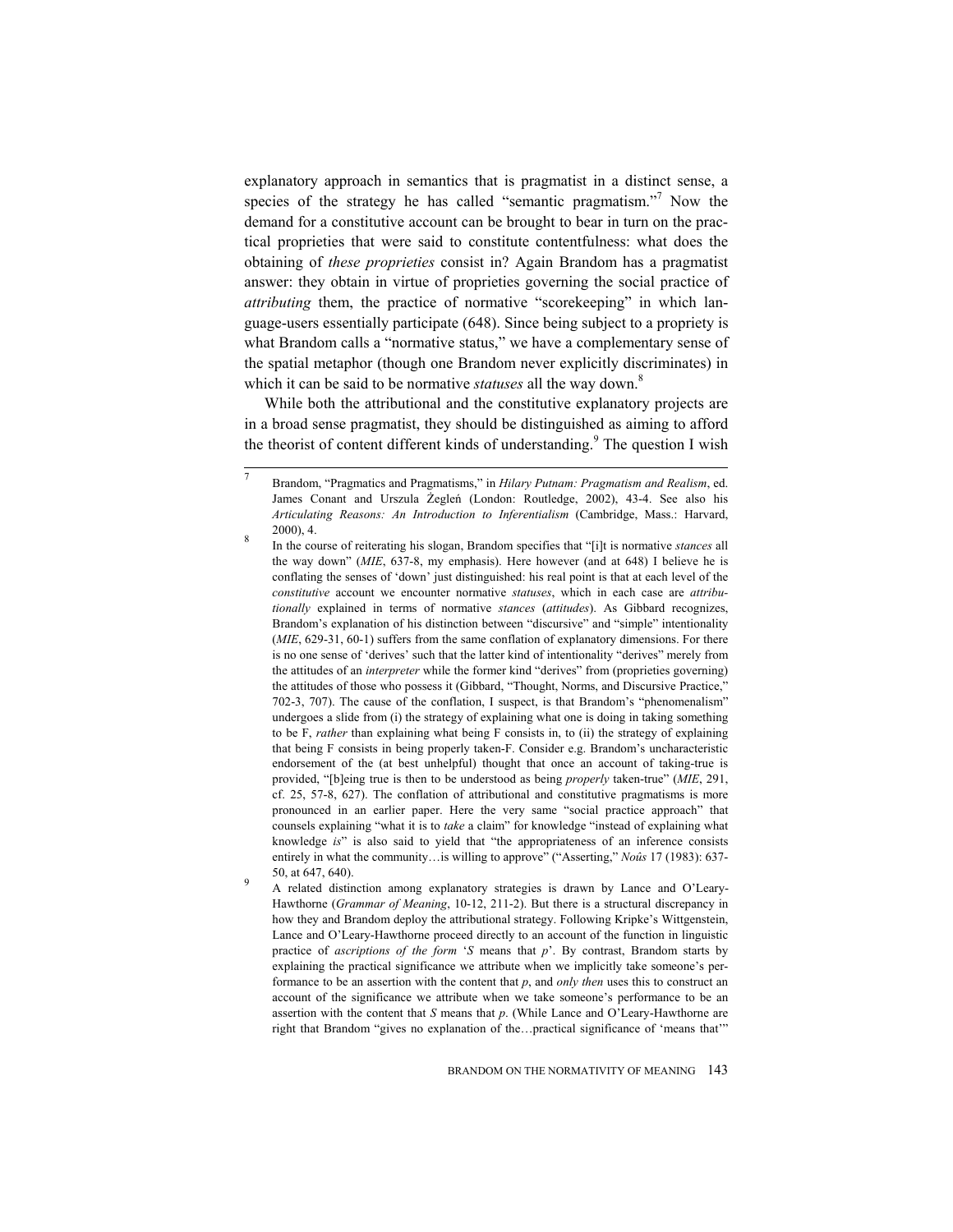to pose concerns the role played by *normativity* in Brandom's pursuit of each of these projects. What benefits does he seek to derive by invoking norms of social practice in theorizing about meaning, and are the benefits forthcoming? At the end of this paper, I will briefly indicate why I think Brandom's normative version of *attributional* pragmatism is compelling and illuminating. The bulk of the paper will however be devoted to arguing that he fails to motivate his *constitutive* thesis that something's possession of a meaning consists in its use or occurrence being governed by certain norms. Indeed, I will advocate a stronger conclusion: the motivating considerations Brandom appeals to stand in tension with his own deflationary explanation of the "objectivity of conceptual norms" (54), an explanation that is essential to the constitutive theory's viability. And I will go on to suggest that once these considerations are rejected, there will no longer be any reason to believe that the theory of propositional contentfulness they are supposed to motivate is even available.<sup>10</sup>

**I** 

Brandom presents his own theory of the "nature of contentfulness" (144, 330) as a way of satisfying a criterion of adequacy he imposes on all such theories, a criterion that stems from what he calls his "methodological pragmatism."<sup>11</sup> In the normative version he subscribes to, that doctrine holds that from the point of view of the semantic theorist, "what attributions of semantic contentfulness are *for* is explaining the normative significance of intentional states such as beliefs and of speech acts such as assertions" (143). Any theory of what contenfulness consists in must therefore leave it intelligible that "semantically or intentionally contentful states and acts have, as such, pragmatic significances that should be specified in normative terms" (18). This leads Brandom to impose a constraint on such a theory: *there must be a derivation of a content-bearer's normative significance from whatever the theory says its contentfulness consists in*. Except for the explicit specification of the pragmatic features as normative (and my omission, as unnecessary for present purposes, of a uniformity requirement), this is the

<sup>(</sup>ibid., 8n), we will see that something close to their own account can be extrapolated from the explanation he does give of 'says that'.) An interesting consequence of this difference is that Brandom's attributional explanations of meaning can't be interpreted even *prima facie* as yielding constitutive explanations of what something's *having the meaning of a meaning-ascription* consists in.<br><sup>10</sup> The problem I will point to is distinct from the conflict Gideon Rosen has alleged between

the irreducible normativity of Brandom's constitutive account and his "antiplatonist" concern to demystify the place of norms in the natural world ("Who Makes the Rules Around Here?", *Philosophy and Phenomenological Research* 57 (1997): 163-71, at 163-4). Rosen may be overlooking the attributional pragmatist strand in *MIE*, arguably the chief ingredient in Brandom's attempt to render norms "less mysterious" (xiv). 11 Brandom, "Pragmatics and Pragmatisms," 42-3.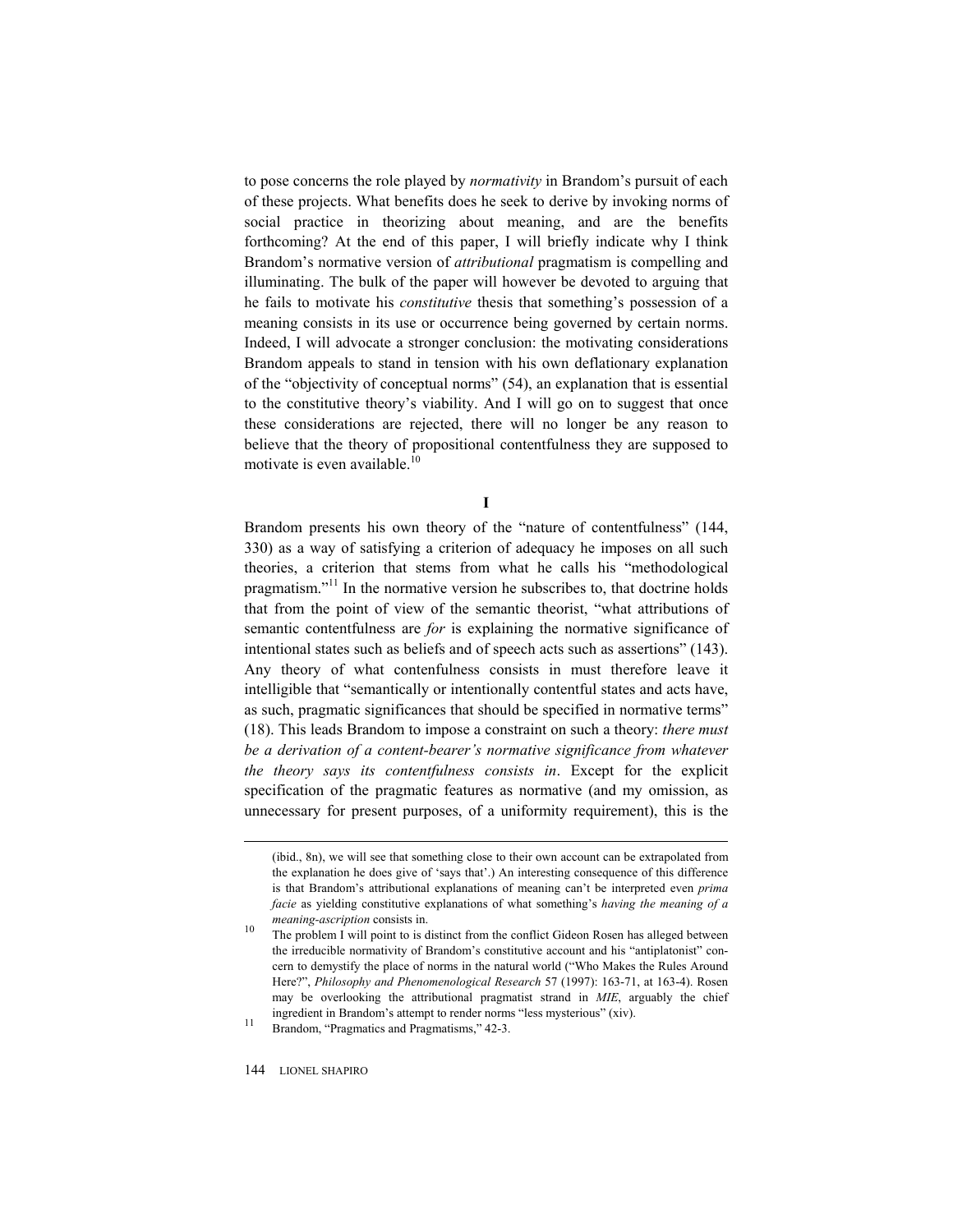constraint codified by Dummett in a pronouncement Brandom repeatedly cites with approval (187-90):

[T]he implicit assumption underlying the idea that there is some one key concept in terms of which we can give a general characterization of the meaning of a sentence is that there must be some uniform pattern of derivation of all the other features of the use of an arbitrary sentence, given its meaning as characterized in terms of the key concept.<sup>12</sup>

Though he will diverge from Dummett on the fundamental characterization of content, Brandom too is speaking of *derivation* when he asserts that the "theoretical task of the intentional content of a state or act is to determine, in context, the normative significance of acquiring that state or performing that act" (18, cf. 68, 83-4, 133, 144, 334, 339).

Two points concerning the status and nature of the required derivations remain to be made explicit. First, Brandom's conception of semantic contentfulness is not *exhausted* by his claim that the semantic theorist is engaged in an "attempt to specify, systematically and explicitly" (133) the normative features of linguistic practice. Beyond this, he is committed to the intelligibility of describing intentional states, acts and expressions as having propositional contents "of the sort we…ascribe by the use of 'that' clauses" (5), contents that are possessed by expressions only contingently and are attributable meaningfully to expressions in languages other than the attributor's own. (His position thus contrasts with that of semanticists in the Quinean tradition who advocate the elimination of propositional content thus conceived.) The semantic theorist's task is supposed to be to explain what possession of such propositional contents *consists in*, and Brandom employs the derivability requirement as a criterion of adequacy on such an explanation. Second, this fact carries consequences regarding the nature of the required derivations. In general, advocates of the requirement need not stipulate that the derivations proceed without additional premises of a semantic character.<sup>13</sup> (The more such a premise stands in need of justification, the less support the mere ability of a theory to meet the criterion of adequacy will afford that theory.) In order for the derivability of normative significance to *function as a constraint* on a constitutive theory of contentfulness, however,

 $12$ 12 Michael Dummett, *Frege: Philosophy of Language* (London: Duckworth, 1973), 361. According to Dummett, we use this "key concept" to single out the feature of a sentence

<sup>&</sup>quot;in which its meaning consists" (ibid., 457). 13 One prominent advocate of the derivability constraint (in the context of theorizing about our grasp of concepts) holds that a concept's normative significance can be derived from the facts about "primitively compelling" principles of inference that are said to be constitutive of someone's possessing the concept, but only by invoking the additional premise that "the semantic value of the concept is whatever makes those principles always truthpreserving" (Christopher Peacocke, *A Study of Concepts* (Cambridge, Mass.: MIT, 1992), 137-40).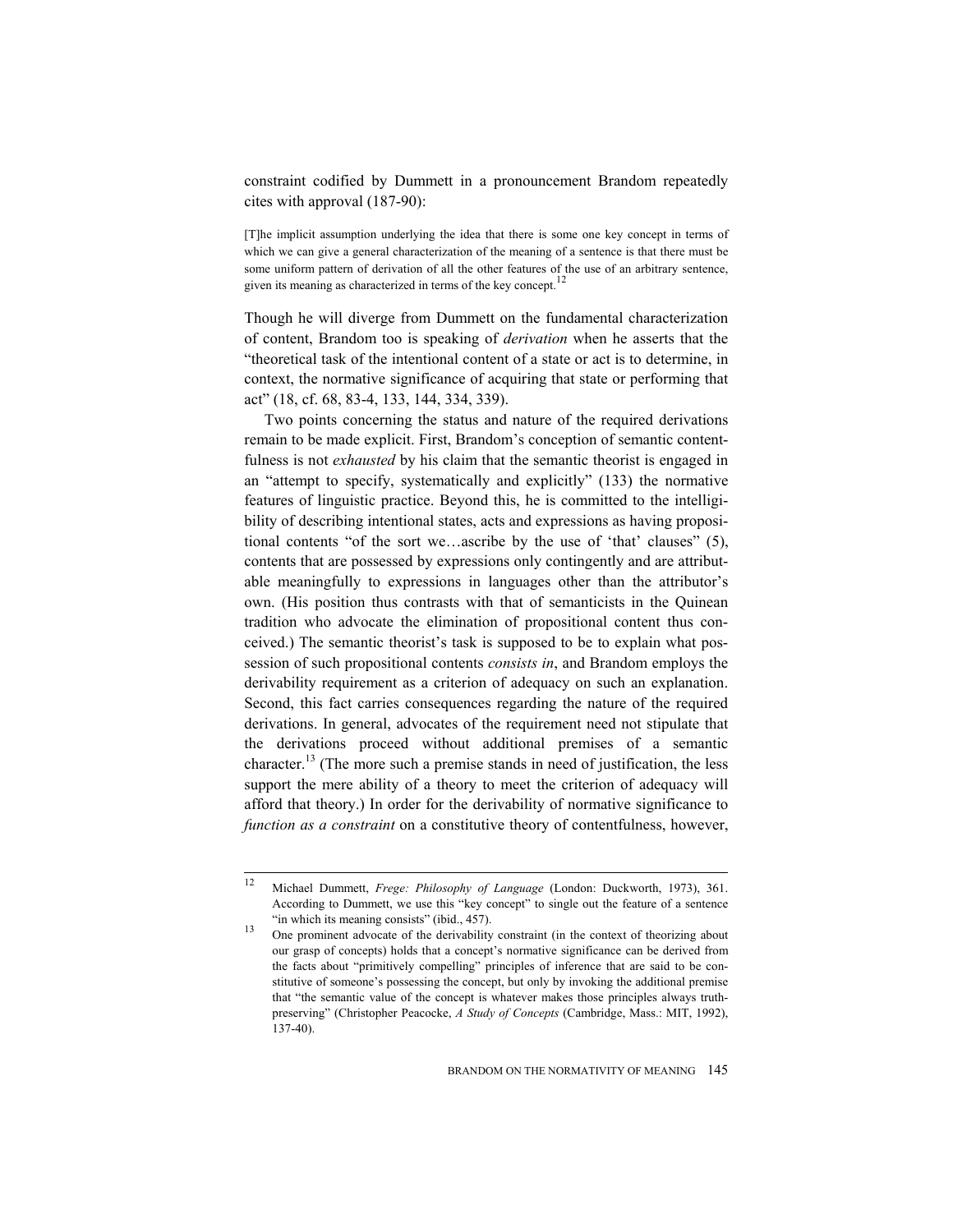the derivations will not be permitted to appeal to the very constitutive theory that is in question.

Let us call the advocate of the criterion of adequacy just articulated a "derivabilist." Now Brandom does *not* hold that derivabilism mandates a normative-pragmatic reduction of conceptual contentfulness. In fact, he sees the derivability requirement as providing the chief motivation for rival "representationalist" theories of content, which promise to yield derivations of correct use from assignments of denotations, extensions, and truth-values across possible worlds (xvi, 6, 94, 278). Such representationalist theories, Brandom however believes, face the task of explaining how the relations they appeal to are bestowed on performances, expressions, and states in their practical employment (xvi, 6-7, 93-4, 132).<sup>14</sup>

It is the promise of sidestepping this explanatory hurdle that is supposed to motivate Brandom's inferentialism, which views possession of content as consisting not in representational features but rather in inferential role. In order to satisfy the derivability requirement, though, he proposes an inferential-role semantics that differs fundamentally from most implementations of that general approach. For Brandom's is a specifically *normative* inferentialrole semantics, a "rendering of propositional contentfulness in terms of *material proprieties of inference*"(137). The point of the normativity is to ensure that the inferential roles suffice to account for those proprieties of use to which meanings are directly relevant, to account for what Brandom calls the "norms incorporated in the content of a belief" or assertion (656n17-18). These norms are initially characterized as belonging to "two sorts" (ibid., cf. 18). On the one hand, there are "correctnesses of application," which include truth for propositional content-bearers as well as referential correctness for sub-propositional ones (18, cf. 207).<sup>15</sup> On the other hand, there are "correctnesses of inference" (18).<sup>16</sup> I will examine each of the two sorts of norms in turn.

When we consider the *norms of application* to which bearers of conceptual content are subject, the derivabilist demand on the constitutive theorist of content takes the form of a challenge notoriously attributed to Wittgenstein

 $14$ 

<sup>&</sup>lt;sup>14</sup> See also Brandom, "Pragmatics and Pragmatisms,"  $44$ .<br><sup>15</sup> Brandom assumes from the very start that truth serves as a norm for concept-users. As we will see in Section V, this is a commitment he takes to be implicit in his account of the

practice of asserting.<br><sup>16</sup> While Brandom introduces norms of application and inference as underwriting assessments, respectively, of "representation" and of "rationality" (*MIE*, 18), he later includes "*objective* proprieties of inferring" under the heading of "representational" correctnesses (136-7, 280). Rather than distinguishing between objective and less-than-objective inferential norms, I take it, he is saying that inferential norms count as objective in view of their dependence "on how the objects…represented actually are."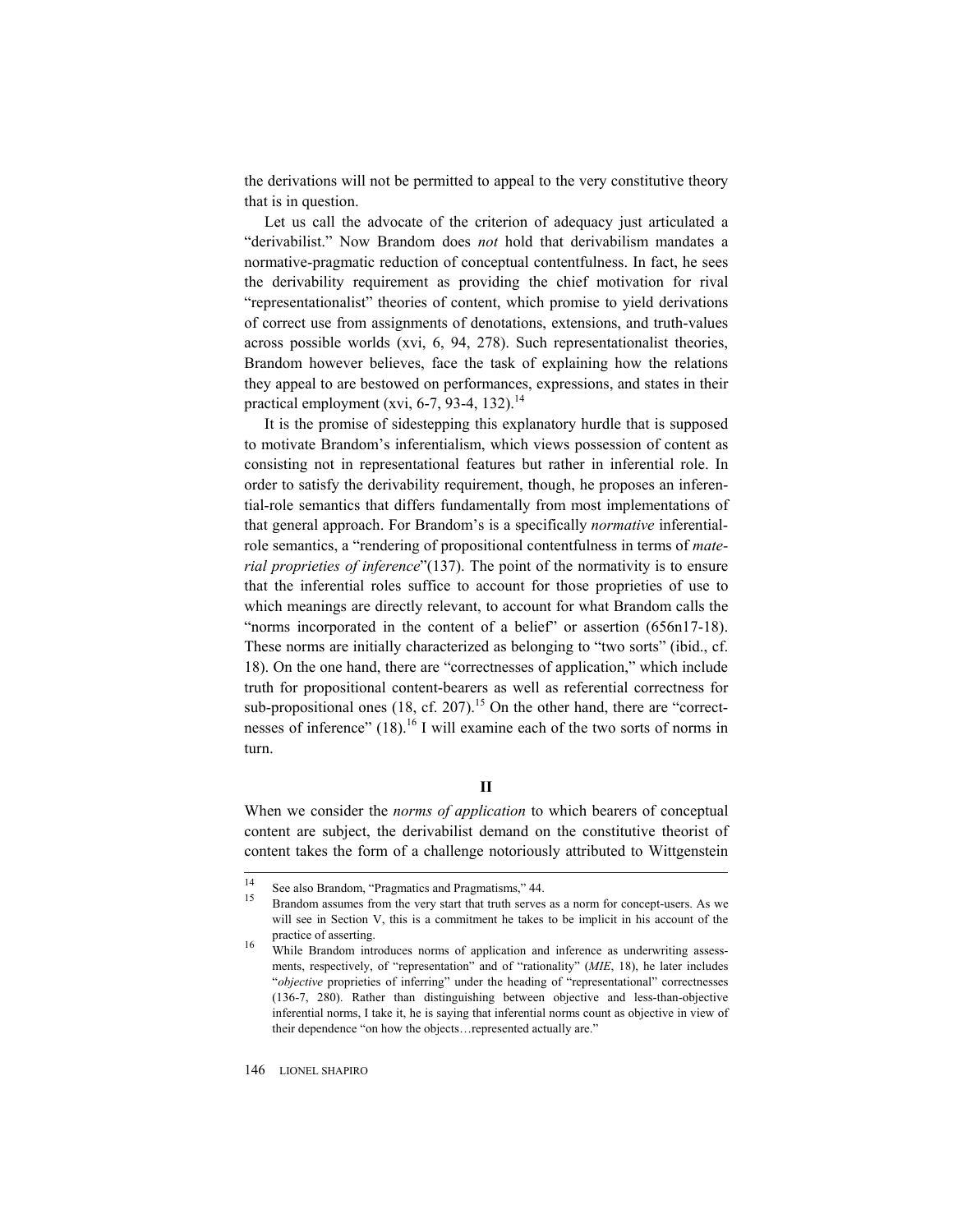by Kripke. Is Brandom trying to mount a response to Kripke's arguments against the possibility of deriving truth-conditions or extensions from putative meaning-constitutive facts?<sup>17</sup> The candidate constitutive facts those arguments are used to rule out are non-normative, such as facts about concept-users' various dispositions. Given the motivating use Brandom makes of derivabilism, one might suspect that in exploiting *normative inferential roles* instead of dispositions, he is attempting to pull off the trick in question from a more promising starting point.

In practice, however, Brandom endorses a line of thought explicitly advocated by Hartry Field and Paul Horwich, according to which it would be a mistake to require the inferential-role theorist to meet any such challenge. (In explaining this line of thought, and for the rest of the paper, I will focus on the contentfulness of linguistic expressions and performances, specifically sentence tokens and assertions, since Brandom regards the practice of asserting as fundamental to concept-use.) Consider one comment in *MIE* that could be read as announcing that the derivability constraint will indeed be satisfied in the case of truth. Referring to the "inferential roles" that are supposed to constitute possession of meanings, Brandom says that "the inferential contents associated with anyone's sentences, together with the facts, determine which of those sentences express truths" (357). Yet, crucially, he never maintains that a sentence's truth-conditions can be *derived from* its inferential role—unless the derivation is allowed to appeal to the very identification, supplied by his semantic theory, of that role as the feature in virtue of which the sentence possesses its content (in which case, as noted above, the derivability requirement wouldn't be functioning as a *constraint* on the theory). On Brandom's view, we will find, the *only* ground the inferentialist need have for holding that the sentence's truth-conditions are determined by its inferential role is that *as an inferentialist*, she recognizes that the sentence *expresses the claim it does in virtue of playing that role*. (Moreover, it is no part of Brandom's inferentialism to hold that the fact that the sentence expresses the claim it does must *itself* be derivable from its possession of the inferential role in virtue of which it does so.<sup>18</sup>)

<sup>17</sup> 17 Kripke, *Wittgenstein on Rules and Private Language* (Cambridge, Mass.: Harvard, 1982). 18 The derivabilist about norms of application need not make *this* demand either. In particular, derivabilism doesn't involve commitment to the principle that something's possession of a property must be derivable from the underlying facts in virtue of which it possesses that property (Scott Soames alleges that Kripke's Wittgenstein is guilty of this assumption, in "Skepticism about Meaning: Indeterminacy, Normativity, and the Rule-Following Paradox," in *Meaning and Reference*, ed. Ali Kazmi, suppl. vol. 23 of the *Canadian Journal of Philosophy* (1998)). Rather, the derivabilist holds that in the case of an expression's possession of conceptual content it is a constraint on any constitutive account that the expression's *normative significance* be so derivable. Indeed, if a sentence's *meaning* had to be derivable from its meaning-constitutive property, derivabilism would no longer impose any constraint arising specifically from *normativity*.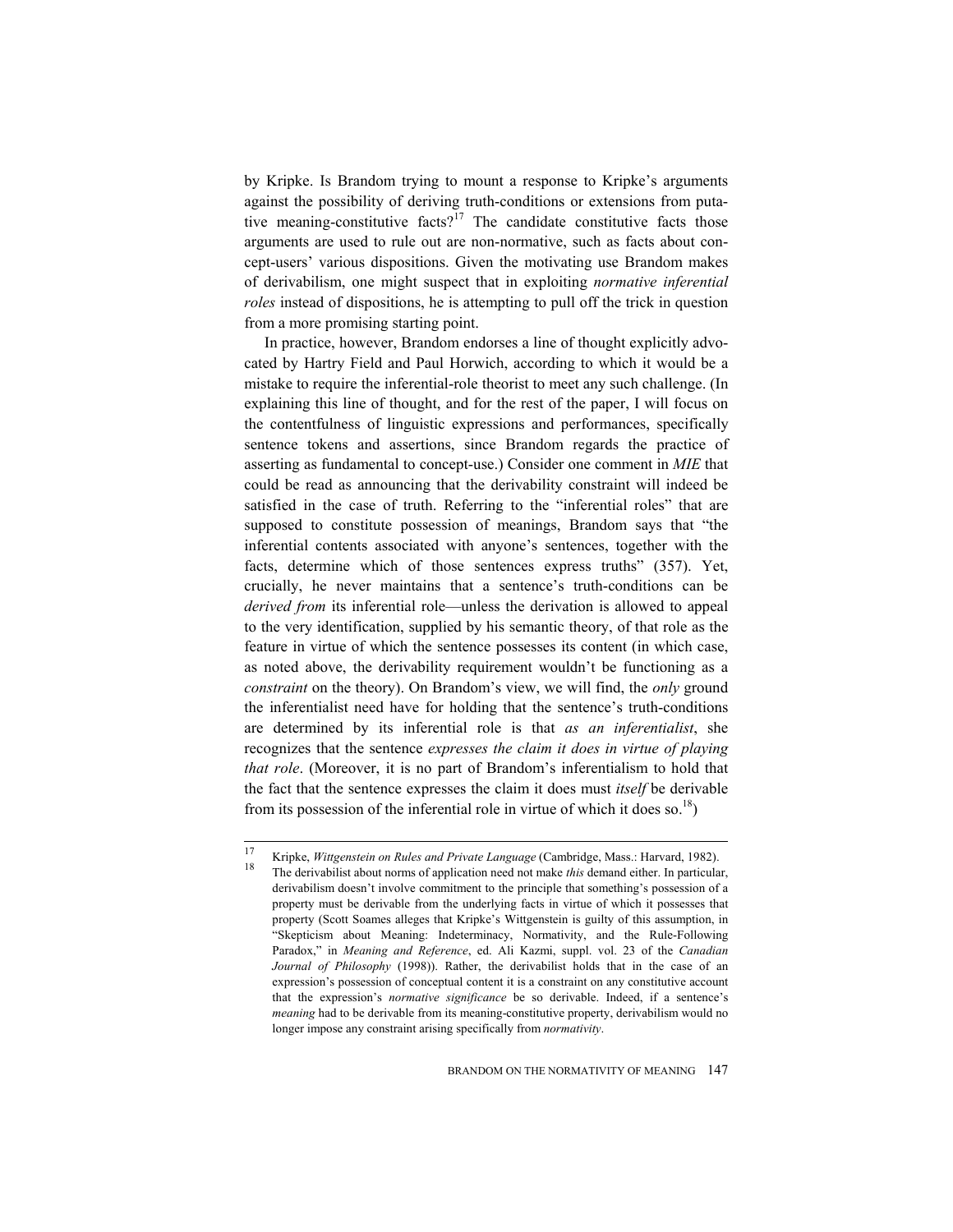The way to reject the derivabilist demand is to point to the availability of what I will call "straightforward" explanations of the relevance of content to truth.<sup>19</sup> Here is an instance of such an explanation:

(a) That the Czech sentence 'Některá jablka jsou červivá' is true follows from the fact that this sentence expresses the claim that some apples are wormy, together with the fact that some apples are wormy.

Now, as Horwich points out, a reductive theorist of what the sentence's contentfulness consists in *would* have reason to dispute the sufficiency of this explanation *if she at the same time proposed a reductive theory of what the sentence's being true consists in*. For then the connection between the facts constitutive of the sentence's contentfulness and those constitutive of its truth would cry out for explanation.<sup>20</sup> But like Horwich and Field, Brandom himself espouses a deflationary understanding of truth according to which no such reductive theory is to be had.<sup>21</sup> When asked to account for the relevance of the sentence's propositional content to its truth, according to these theorists of meaning, all we can and need do is supply explanation (a). As Horwich summarizes the matter, deflationism about truth "enables us to resist" the view that "one must be able to infer or explain—hence, in a strong sense, to 'determine'—a [sentence's truth-condition] on the basis of its meaningconstituting property."<sup>22</sup> Field draws the same conclusion: "there need be no

<sup>19</sup> The term 'straightforward explanation' is used by Dummett in a loosely related sense, for the conveying of an expression's meaning through a statement of truth-conditions that captures the expression's effect on the truth of sentences either disquotationally or by appeal to translation (*The Logical Basis of Metaphysics* (Cambridge, Mass.: Harvard, 1991), 25ff, 107). The general strategy to be described in this paragraph—rejecting derivabilism by embracing a deflationary understanding of truth—is contemplated by Dummett (ibid., 163, cf. 67-72), who however concludes that any constitutive theory of contentfulness will require recourse to a notion of truth for which the derivability re-

quirement holds (ibid., 159-60).<br><sup>20</sup> See Horwich, *Meaning* (Oxford: Clarendon, 1998), 70-1, 109-11 (my assessment of Brandom's inferentialism is substantially indebted to Horwich's argument). Here the relevant sense of 'consist in' must be one in which the truth of the Czech sentence can't be said to consist in some apples being wormy, or even in the conjunction of this fact with the Czech sentence's having the meaning it does. For neither of these two claims of "constitution" would furnish an *objection* to the sufficiency of the straightforward explanation.<br><sup>21</sup> Fortunately, present purposes won't require a characterization of deflationism about truth

any more determinate than the claim that on such a view (i) there can be no reductive account of what a sentence's truth consists in, and (ii) the expressive function of truth-talk, in conjunction with that of meaning-talk, is such as to account for the cogency of the straightforward explanation. For Brandom's attributional version of deflationism about

truth, see Chapter 5 of *MIE*. 22 Horwich, *Meaning*, 7-8, also 27-30, 68-71, and 107-114. Because he rejects the "priority of the propositional" stressed by Brandom (*MIE*, 79-85), Horwich actually addresses the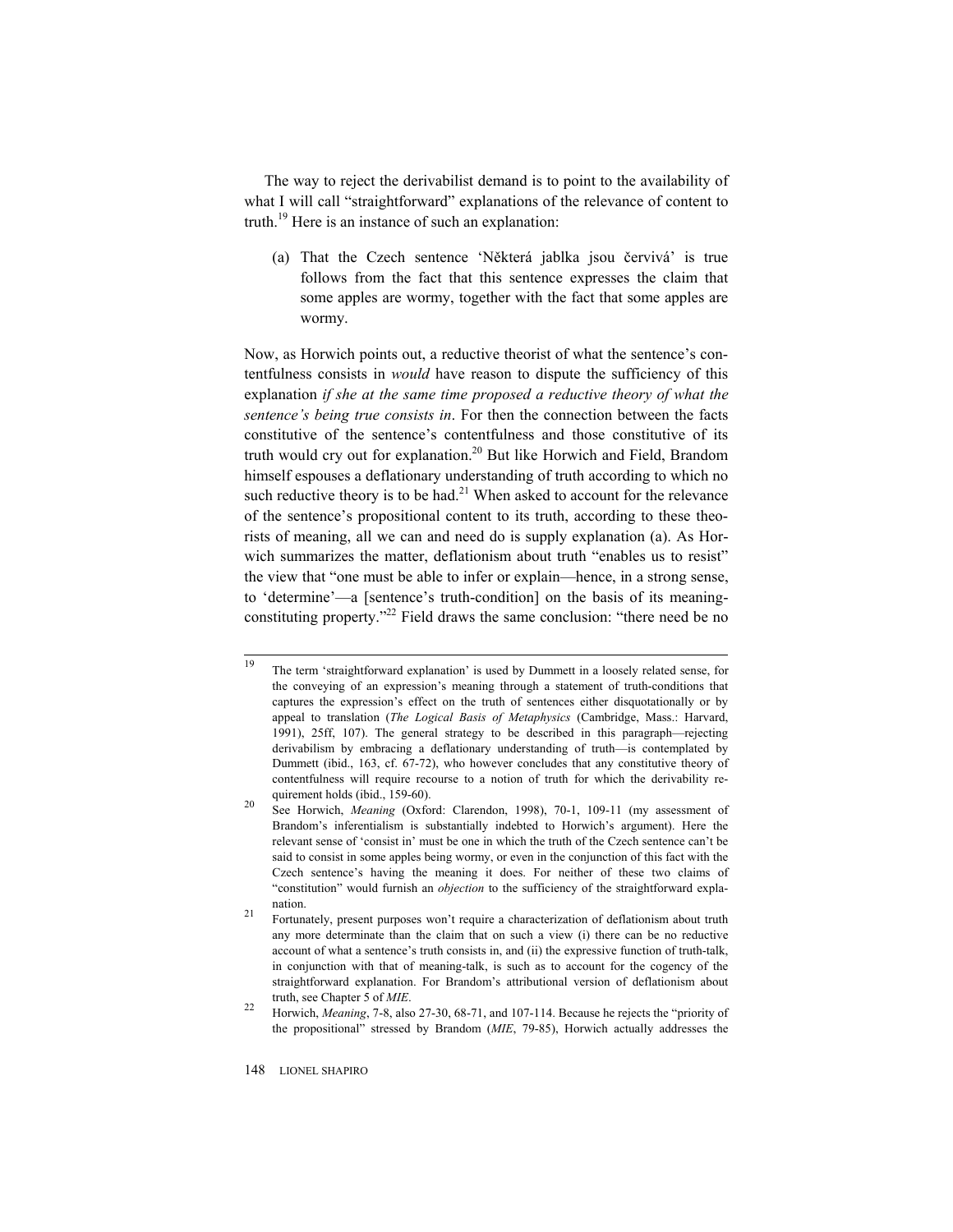'natural connection' between the 'meanings' [a non-representationalist theory] assigns and truth-conditions: the connection between the meanings it invokes and truth is supplied entirely by the disquotation schema for sentences we understand." Applying this schema to the premise 'Some apples are wormy', for example, I may derive an ascription of truth to that very sentence, as well as to any other sentence (including, as above, our Czech one) about whose underlying meaning-constituting property I need *only* assume that it suffices for the two sentences to express the same claim (namely, that some apples are wormy). $^{23}$ 

Regardless of how the deflationist construes the cogency of explanation (a), what is important for present purposes is that when we offer this explanation, we don't *advert to* the Czech sentence's inferential role. Instead, the inferential-role theorist will maintain, we *use* a sentence with a suitably related role.<sup>24</sup> (According to Brandom, for instance, in adducing the claim that some apples are wormy I undertake *myself* certain further commitments the undertaking of which by *asserters* of the sentence 'NČkterá jablka jsou červivá' constitutes part of the inferential role that makes that sentence have the content that some apples are wormy.) To see that Brandom accepts straightforward explanation as sufficient, therefore, we need only note that meaning-constituting inferential roles figure in his account of how propositional content incorporates norms of application as roles that are *played*, not as roles that are *described*. Brandom repeatedly promises that the "objective representational dimension of conceptual content," paradigmatically the fact that someone's commitment to a propositional content brings with it assessibility with respect to *truth*, will be made intelligible by "[f]ocusing on the distinction of social perspective between *acknowledging* (and thereby undertaking) a commitment oneself and *attributing* a commitment to another" (54- 5, cf. 676-7n11, 529, 599-601). If what I have been suggesting is right, *the essential point of focusing on this distinction is to reject the derivabilist demand*. According to the line of thought Brandom endorses in practice,

determination of a predicate's extension rather than the determination of a sentence's truthcondition. 23 Hartry Field, "Deflationist Views of Meaning and Content," *Mind* 103 (1994): 249-85, at

<sup>275-6.</sup> Field is discussing the consequences of views he calls "quasi-disquotational," which allow sentences' truth-conditions to depend on contingent semantic facts, as the "purely disquotational" approach Field himself prefers does not. In this respect, Field's "quasidisquotationalist" resembles Horwich. Both authors, incidentally, are primarily concerned to show that there needn't be a *uniform pattern* (recall Dummett) across sentences/predicates for deriving truth-conditions/extensions from meaning-constitutive facts.

But their arguments, if successful, show that there needn't be *any* such derivations. 24 Compare Field, "Deflationist Views," §3, esp. 259-60; Horwich, *Meaning*, 66. Field restricts himself to the case of homophonic explanations of truth-conditions, the only ones a "purely disquotational" theorist is prepared to find intelligible.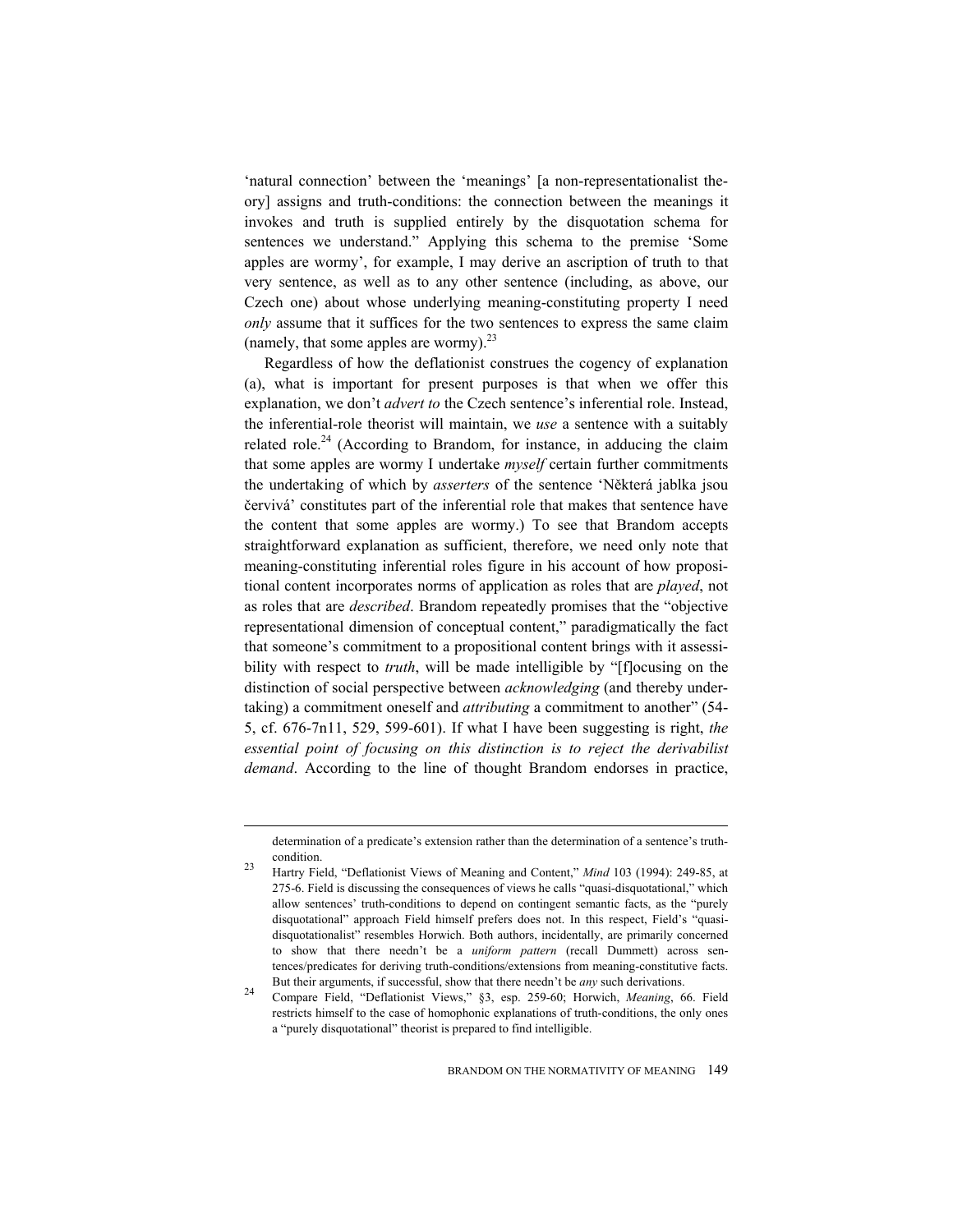then, straightforward explanations say all that needs to be said about how conceptual content incorporates norms of application.

Brandom remarks that the "biggest challenge" for a nonrepresentationalist semantic theory is "to show how the conceptual raw materials this approach allows itself could be deployed so as to underwrite attributions of propositional content for which this sort of *objective* normative assessment [viz. assessment as to *truth*] is intelligible." On his own view, I have now argued, this task of making room for an assertion's assessibility with regard to whether it is "*true*, in the sense that things are as it claims they are, $^{325}$  consists in articulating a deflationary understanding of truth that underwrites the straightforward explanation, in addition to showing how the theory's "raw materials" can account for the possession of contents "of the sort we…ascribe by the use of 'that' clauses" (5). According to the deflationist, the "challenge" in question can furnish no *constraint* on such constitutive theorizing: truth-assessibility is assured via the straightforward explanation, one that is available to *any* theorist of contentfulness.<sup>26</sup>

## **III**

Let us turn now from norms of application to norms of inference, and specifically to one of Brandom's own examples of the latter. Brandom holds that the semantic theorist is obliged to account for the relevance of meanings to the goodness, in the appropriate context of utterance, of the inference from 'The apple in the box is a ripe Winesap' to 'The apple in the box is red' (634-5). This is an example of what Brandom calls a "materially good" inference, since the entailment being asserted isn't formal logical validity.<sup>27</sup> Call the premise of this inference  $A$  and its conclusion  $B$  (I will refer to these as "sentences," suppressing indexicality considerations). Given what I have just said about Brandom's handling of norms of application, one might expect the same approach in this case. Here too a straightforward explanation is readily available:

150 LIONEL SHAPIRO

 $25$ 

<sup>&</sup>lt;sup>25</sup> Brandom, *Articulating Reasons*, 187.<br><sup>26</sup> This is not to deny that some constitutive accounts of content-possession might be criticized for failing to underwrite liability to truth-assessment that is "objective" in a second sense. Such accounts, in particular ones that appeal to assertibility-conditions, may not fund a distinction between the claim that some apples are wormy and some claim about speakers' attitudes. As Brandom explains, his *own* account doesn't face this difficulty (*Articulating Reasons*, 198-204). A *third* "challenge" of securing "objectivity" (in yet another sense) will be discussed in Section IV. 27 For ease of exposition, I will focus on one of the inferences Brandom appears to explicate

as "commitment-preserving" rather than "entitlement-preserving" (*MIE*, 189), since there may be no pretheoretical equivalent of Brandom's broad notion of entitlement. By contrast, "committive-inferential" consequence is supposed to be an inferential propriety ordinary speakers make explicit using a conditional. Brandom emphasizes that this conditional isn't the so-called "material" one (112-3), and we also learn that it isn't used to endorse inferences as carrying modal or nomological force (634, cf. 690n36, 132).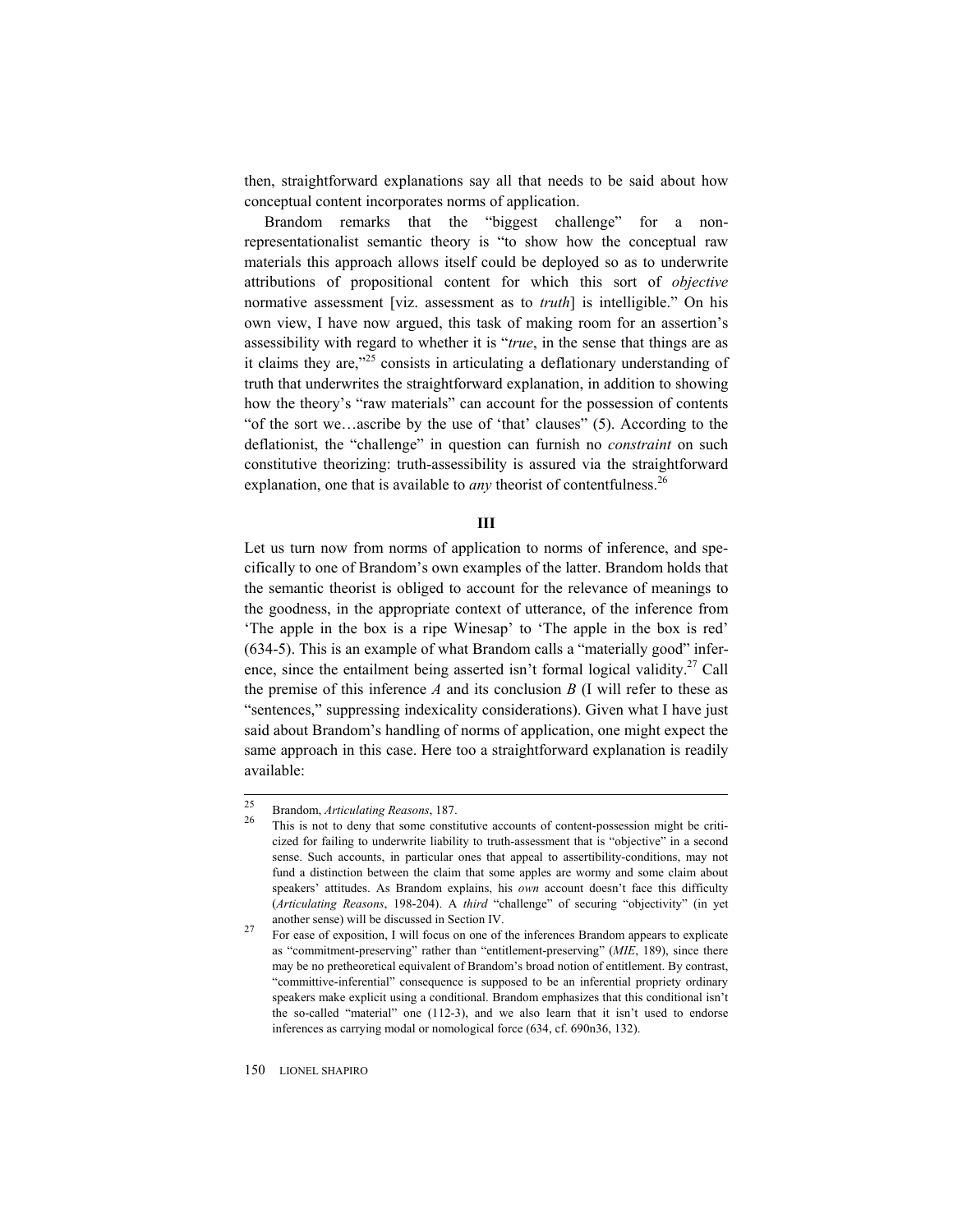(b) That *A* entails *B* follows from the fact that *A* means that the apple in the box is a ripe Winesap, the fact that *B* means that the apple in the box is red, and the following pomological fact: that the apple in the box is a ripe Winesap entails that it is red.

In proposing this as a satisfactory explanation of how propositional contents incorporate norms of inference, a constitutive theorist of contentfulness would be rejecting derivabilism regarding inferential norms. For the possibility remains that what makes sentences *A* and *B* mean what they do is some set of facts from which the goodness of the inference between them *couldn't* be derived, even in conjunction with the relevant facts about apples.

We will soon see that Brandom *isn't* satisfied with this straightforward explanation as an account of how propositional contents incorporate inferential norms; $^{28}$  it is here (rather than in the case of norms of application) that he brings the derivability constraint to bear. Before showing that he does so, and asking what his reasons might be, we should take a closer look at explanation (b). Consider the role of the pomological entailment. Brandom offers an *attributional* account of what one is doing in *taking* this entailment to hold. In taking it that the apple's being a ripe Winesap entails its being red, I am endorsing the goodness of an inference. The canonical way for me to make my endorsement of this inference explicit, Brandom says, would be to use a conditional: 'If the apple in the box is a ripe Winesap, then it is red'  $(xix, 247, 530).<sup>29</sup>$  On Brandom's account of entailment claims, then, inferential roles once again figure *first-personally* in the straightforward explanation. For when I appeal to the entailment from the apple's being a ripe Winesap to its being red, I am not appealing to commitments I *attribute* to anyone, but am rather *myself acknowledging* an inferential commitment. (According to Brandom, endorsing the inference *does* in fact involve attributing commitment to its conclusion to anyone already committed to its premise.<sup>30</sup>

<sup>28</sup> 28 Of course, he doesn't *deny the entailment stated* by (b)—indeed, he appeals to such entailments in another context. Given that "it is also true that '*p*' means that *p*, and '*q*' means that  $q$ ," he explains, "the truth of the normative claim [ $'$ It is (would be) correct to infer '*q*' from '*p*''] follows from the truth of the conditional claim ['If *p* then *q*']" ("Facts, Norms, and Normative Facts: A Reply to Habermas," *European Journal of Philosophy* 8

<sup>(2000): 356-74,</sup> at 368-9 [quotation marks and italics altered for uniformity]).<br><sup>29</sup> In the language whose semantics Brandom is examining in *MIE*, the conditional 'if *p* then *q*' serves as the canonical non-metalinguistic locution for making explicit the endorsement of inferences. Speaking as theorist, however, Brandom deploys both conditionals and consequence locutions to equivalent effect. For example, he remarks that conditionals enable speakers to "claim explicitly that one claim follows from another—to *say that* if *p* then *q*" (530). The passage cited in my previous note likewise speaks of "*conditional* facts: facts about what claimables follow from what others."<br>In fact, *implicitly* acknowledging the goodness of the inference simply "consists in...being

disposed to keep score in this way" (*MIE*, 186, cf. 247-8).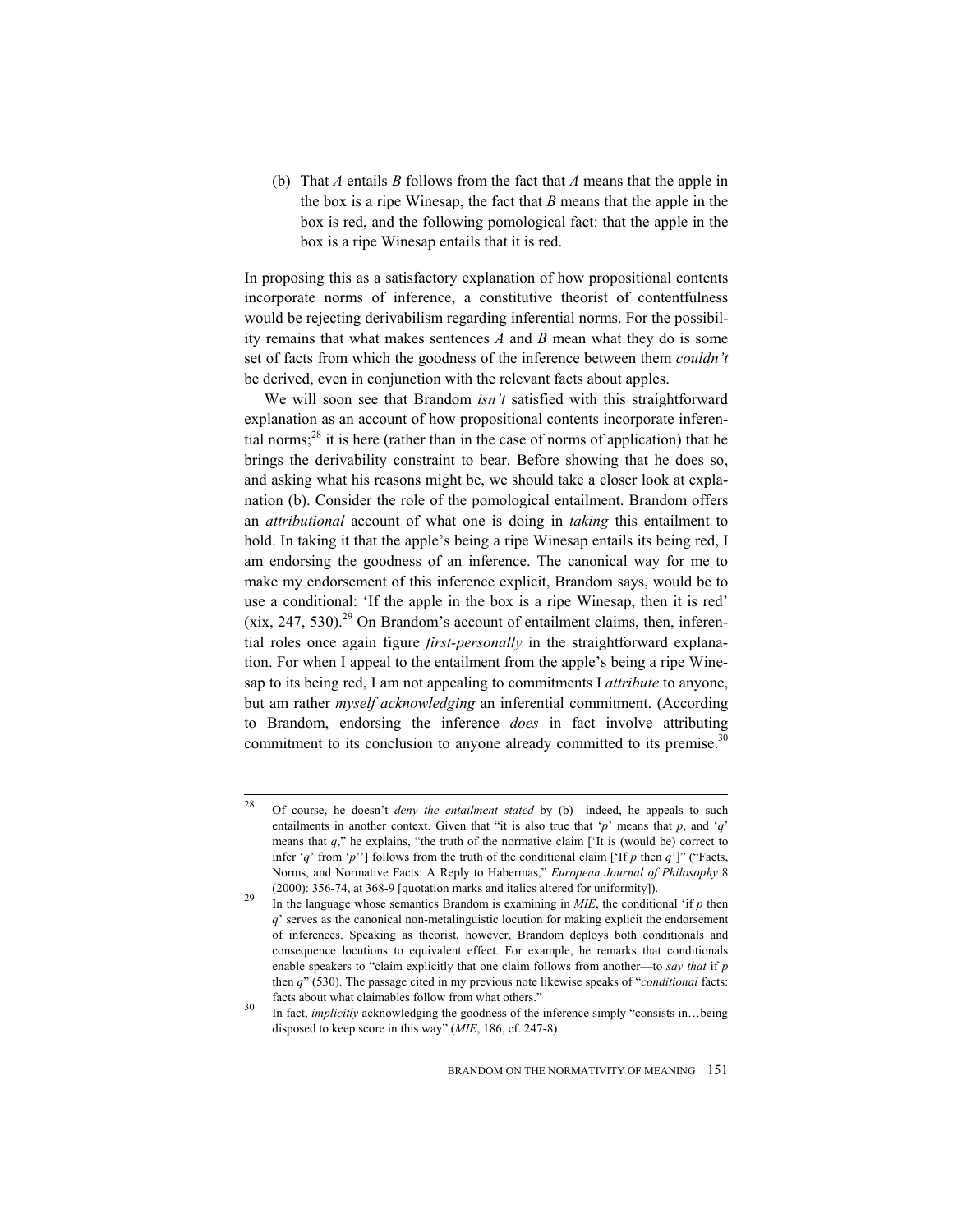The essential point is that explanation (b) doesn't proceed *by appeal to* any such constellation of attributed commitments.)

Instead of resting content with straightforward explanations in the case of norms of inference, Brandom in fact enunciates an *ultra*-derivabilism that imposes a requirement much stronger than Dummett's. The inferential role constituting an expression's possessing a particular content must now provide for the derivation of the expression's full "inferential significance" in the context of given "auxiliary hypotheses," *without appeal to any other facts about the world* such as our pomological one (635, cf. 188-9). For example, the respective inferential roles alone must explain why 'The apple in the box is ripe' and 'The apple in the box is a Winesap' materially entail 'The apple in the box is red'. (By contrast, *representationalist* theories of content may appeal to non-semantic facts in deriving inferential proprieties from, say, the conditions under which predicates apply in possible worlds.)

Brandom's embrace of ultra-derivabilism emerges most vividly in an argument he mounts against non-holistic inferential-role theories on which a sentence's contentfulness consists in its use being governed by some "privileged subclass of concept-constitutive inferences" (635). Take for instance an explanation of the contentfulness of 'The apple in the box is ripe' in terms of a set of inferential proprieties that *doesn't itself contain* the two-premise inference just mentioned. According to Brandom, such a theory is unsatisfactory unless it is also assumed that the repertoire of auxiliary hypotheses available to speakers "contains conditionals corresponding to all the other materially good inferences (for example from the ripeness of Winesap apples to their redness)." This is because in the absence of that assumption, "[t]he effect that various auxiliary hypotheses have on the inferential significance of a claim…cannot be determined just from the privileged inferences it is involved in." For this reason, Brandom concludes, any less than fully holistic inferential-role theory would "have the consequence that communities that do not yet have the expressive resources of logical vocabulary such as the conditional were precluded for that reason from counting as employing nonlogical concepts" such as the concept *ripe*. 31 The point I wish to make is that this purported refutation of non-holistic inferential-role theories explicitly presupposes ultra-derivabilism. Now it may indeed be the case that the only way an *inferential-role theory* of content could satisfy the *derivabilist* demand (as applied to inferential proprieties) would be by satisfying the *ultra-derivabilist* one. But there remains the option of rejecting derivabilism altogether.

So why *does* Brandom impose the derivability constraint in the case of norms of inference? Just as in the parallel case of truth, he might have reason

<sup>31</sup> 31 See also Brandom's "Replies" to critics in *Philosophy and Phenomenological Research* 57 (1997): 189-204, at 191.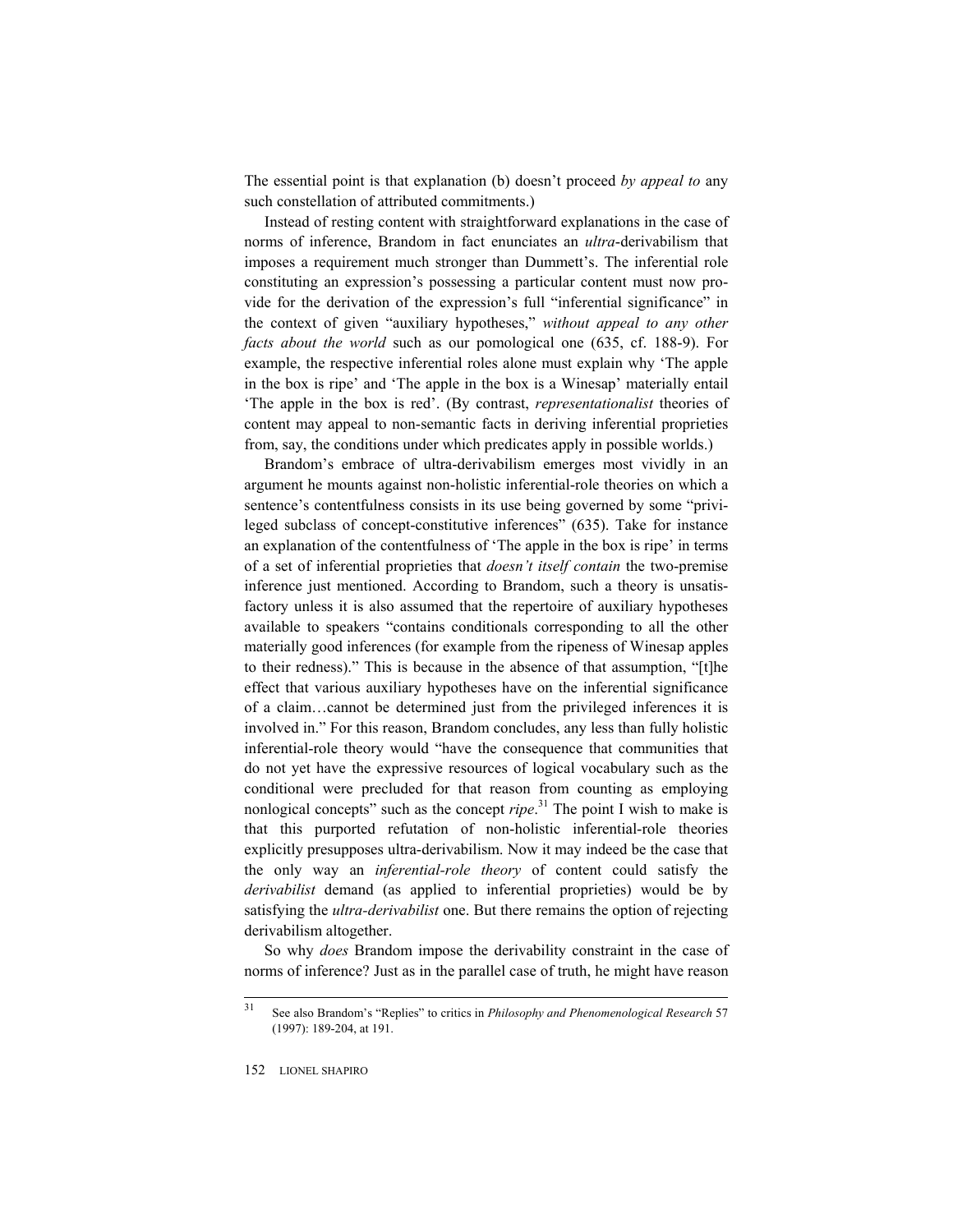to dispute the sufficiency of the straightforward explanation if he had independent grounds for advocating a reductive theory of what it consists in for one sentence to entail another. We will soon see that he does in fact propose such a theory. But it is puzzling why he doesn't adopt the same deflationary attitude toward the relation of *material entailment* between sentences as he adopts toward the *truth* of sentences.<sup>32</sup> Indeed, his deflationism about truth would appear to *debar* Brandom from any social-pragmatic reduction of material entailment. Consider his account of what I am doing when I attribute this relation. In asserting that *A* entails *B*, Brandom holds, I make explicit my endorsement of a material inference (cf. 667n58). Another locution I could use for the very same purpose would be the conditional 'If *A* is true, then *B* is true'. Since according to the deflationist about truth neither the antecedent nor the consequent of this conditional is amenable to socialpragmatic reduction, it is hard to see how the conditional itself could be so amenable—unless *all* conditional facts were social-pragmatic in nature (a view Brandom is unwilling to tolerate<sup>33</sup>). Brandom's reductive account of entailment thus conflicts with the very deflationism that allowed him to *avoid* derivabilism in the case of norms of application. It follows that this reductive account can supply no reason for imposing the derivability constraint in the case of *norms of inference* that is compatible with his reason for repudiating the same constraint in the case of norms of application.

## **IV**

It isn't only the *motivation* of Brandom's account of propositional contentfulness that I wish to challenge, however, but also its very *availability*. To appreciate why, we first need to look at Brandom's own explanation of how contents incorporate norms of inference, the one intended to meet the derivability constraint (188-91). As already indicated, this explanation involves a reductive account of material entailment facts in pragmatic terms, a "*pragmatic* rendering of…inferential proprieties" (137, cf. xvi, 190, 472, 623). In the case of our above example, that account will link up with Brandom's "*inferential* conception of [propositional] contents" (188) roughly as follows:

<sup>32</sup> The absence of this option is particularly striking in Brandom's "Asserting," where two answers to the question "What is it that makes an inference appropriate or not?" are contemplated: a robustly representationalist theory and a communal acceptance theory (640). 33 After all, "the pre-practical world did include *conditional* facts" (Brandom, "Facts, Norms,

and Normative Facts," 368).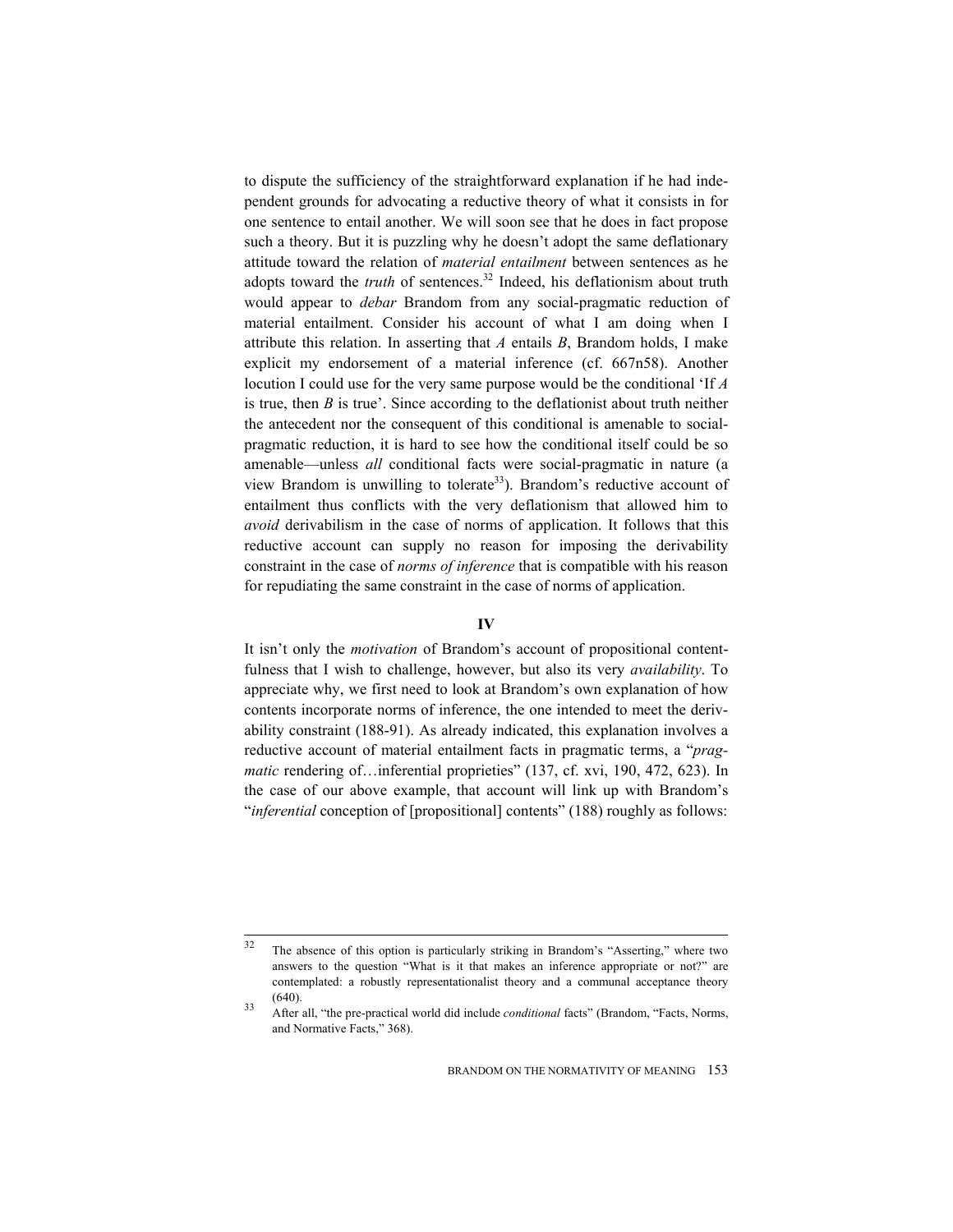

**Figure 1.** Brandom's inferentialism (solid arrow indicates derivability, dotted arrows constitutive reduction, sentences *A* and *B* as in text)



**Figure 2.** Deflationary view of how content incorporates inferential norms (solid arrow indicates derivability, dotted arrow constitutive reduction, sen-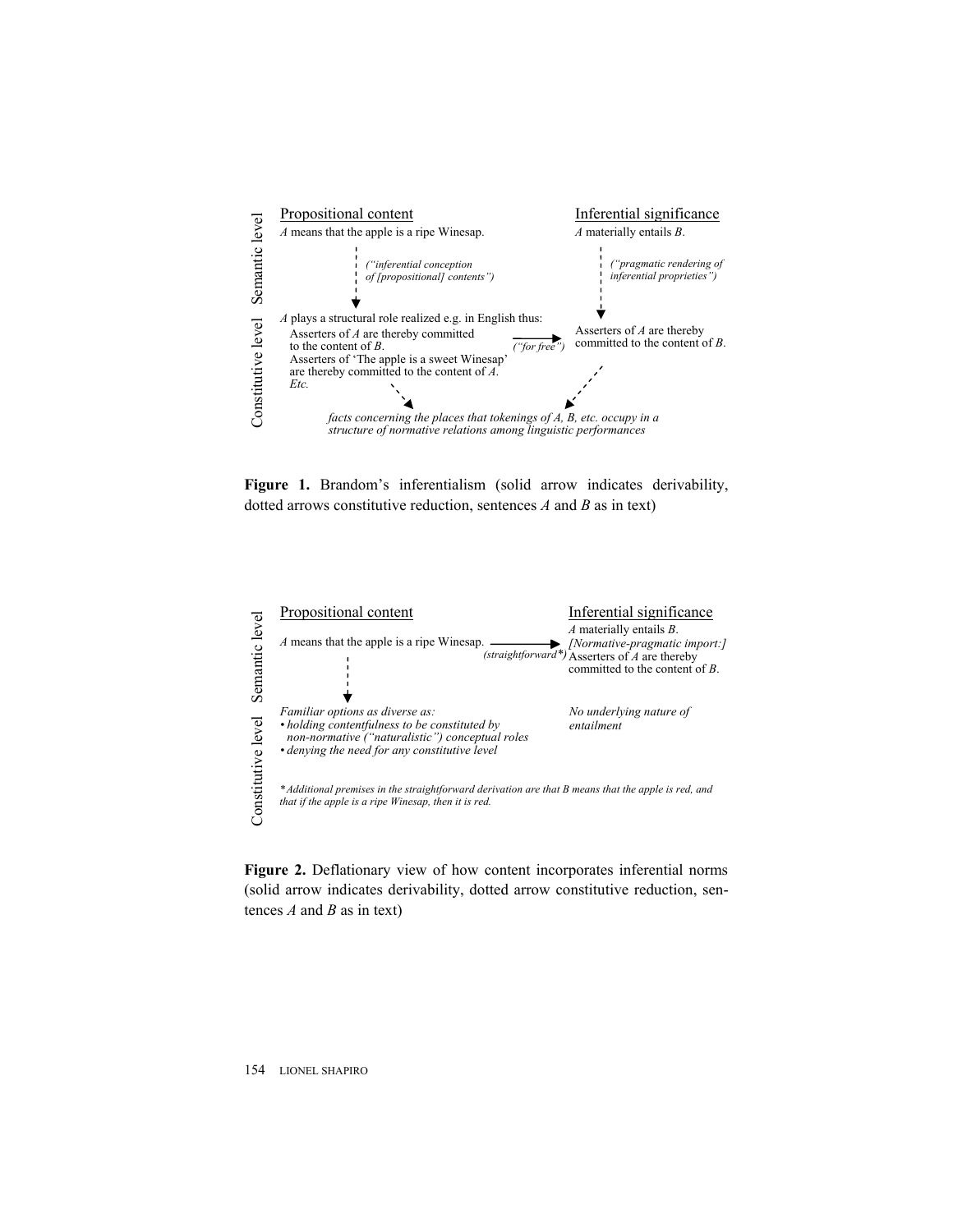(c) The fact that *A* entails *B* consists in the fact that (according to norms governing socio-linguistic practice) an asserter of *A* is committed to the content of *B*. And the *latter* fact (itself ultimately explicable in non-intentional terms as a matter of the places tokenings of *A* and *B* occupy in a structure of normative relations among linguistic performances) at the same time *partly realizes the structural roles that are constitutive of each sentence's possession of its respective content*.

This view belongs to the genus concerning which Brandom says that "the requirements of methodological pragmatism will automatically be met." The derivation of inferential goodnesses from meaning-constitutive facts "comes for free."34 (Brandom's inferentialist response to the derivabilist challenge is illustrated in Figure 1.)

But consider now the fact that in asserting the sentence 'The apple in the box is a ripe Winesap', a speaker is committing herself to the claim that the apple in the box is red. Wouldn't the natural inclination be to say that this is *simply a reflection of the fact that the sentence means that the apple is a ripe Winesap, together with the relevant pomological fact*? (And wouldn't that remain the case even if Brandom were to succeed in his envisaged unpacking of the set of such commitment-consequential facts as a matter of norms governing performances specifiable in non-intentional terms?) If we abandon the derivabilist demand, as I have argued Brandom should, we will no longer see any reason to resist this natural thought.<sup>35</sup> In embracing the thought, however, we are denying that the fact about speakers' consequential commitments can legitimately be appealed to in a constitutive account of what makes *A* possess the content it does. (The conception of the relation between propositional content and inferential significance I am recommending to Brandom is illustrated in Figure 2.)

Let us review the alternatives. Brandom claims that *A* means what it does in virtue, among other things, of the fact that the asserter of *A* is thereby committed to the content of *B*. By contrast, I suggest that the asserter of *A* is committed to the content of *B* in virtue, among other things, of the fact that *A* means what it does. Definitive adjudication of this sort of Euthyphronic dispute is notoriously elusive, but we have already seen that Brandom

 $34$ 

Brandom, "Pragmatics and Pragmatisms," 45.<br>The explanatory priority of meaning-possession to commitment-consequential facts may appear less compelling in the case of those entailments traditionally held to be knowable *a priori*. Rather than address this issue, I merely note that Brandom doesn't assume that any meaning-constitutive material entailments are knowable *a priori* (*MIE*, 634). Furthermore, we have seen him deny that a sentence's meaningfulness consists exhaustively in its involvement in any privileged set of material entailments.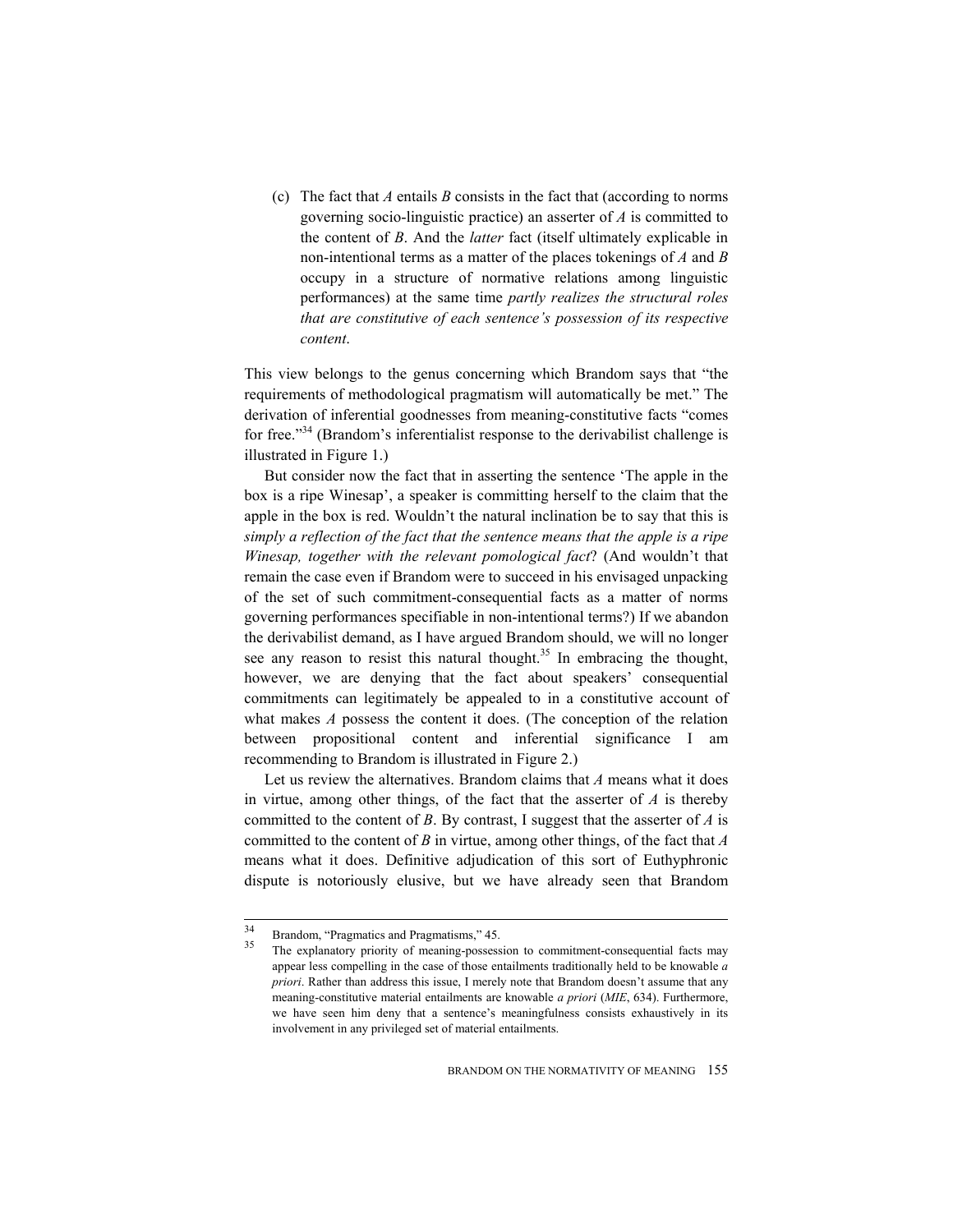doesn't claim default entitlement to his theory. Rather, he insists that facts about the consequences obtaining between speakers' commitments must earn their theoretical pay by performing what he calls the "theoretical job" of a notion of content:

What gives semantic theory its philosophical point is the contribution that its investigation of the nature of contentfulness can make to the understanding of proprieties of practice, paradigmatically of judging and inferring…[This] means that it is pointless to attribute semantic structure or content that does no pragmatic explanatory work. (144)

In questioning Brandom's entitlement to derivabilism, however, I have been questioning his entitlement to the assumption that the kind of "explanatory work" his normative inferential roles are introduced to accomplish is work that needs to be done in the first place. Commitments incurred upon asserting a sentence may be accounted for in terms of the respective material entailments, and the relevance of contentfulness to these entailments may receive straightforward explanation. Once we recognize that Brandom is not entitled to assume that the "job" of non-straightforward explanation *must* be performed, furthermore, the very triviality of his non-straightforward explanations should render suspect the idea that the "work" they do provides any support for the availability of his constitutive account of contentfulness.

Might Brandom instead vindicate the status of commitment-consequential relations as "basic in the order of [constitutive] semantic explanation" (496) by claiming that they are *implicitly acknowledged in practice*, where the relevant practice is conceived as one that could itself enjoy constitutive priority over the practice of expressing propositional contents? A tendency toward this defense of inferentialism's availability—if not its motivation would account for a peculiar feature of Brandom's book.<sup>36</sup> In several programmatic passages, we find him saying that his order of explanation starts with "inferences that are correct in the sense that they are accepted in the practice of a community," where communal acceptance is a matter of "actual practical attitudes" of assessment (137). The explanation is said to start with normative statuses "about which the community's all-inclusive practical assessment cannot be mistaken" (54). An ultimate reduction of inferential proprieties to patterns of assessment is also suggested by Brandom's claim that "intentional states and attitudes have the contents they do in virtue of the role they play in the behavioral economy of those to whom they are attributed"  $(134).$ <sup>37</sup>

<sup>36</sup> The tendency corresponds to the position Brandom explicitly adopts in "Asserting" (640, 642, 644), a paper that predates his concern with the "ratification-independence" of inferential norms (see below).<br>37 Brandom's language here matches that used by Wilfrid Sellars. When Sellars says that

something's meaning what it does is constituted by the "role" it plays in a speaker's "behavioral economy," he conceives of this role in non-normative, "causal" terms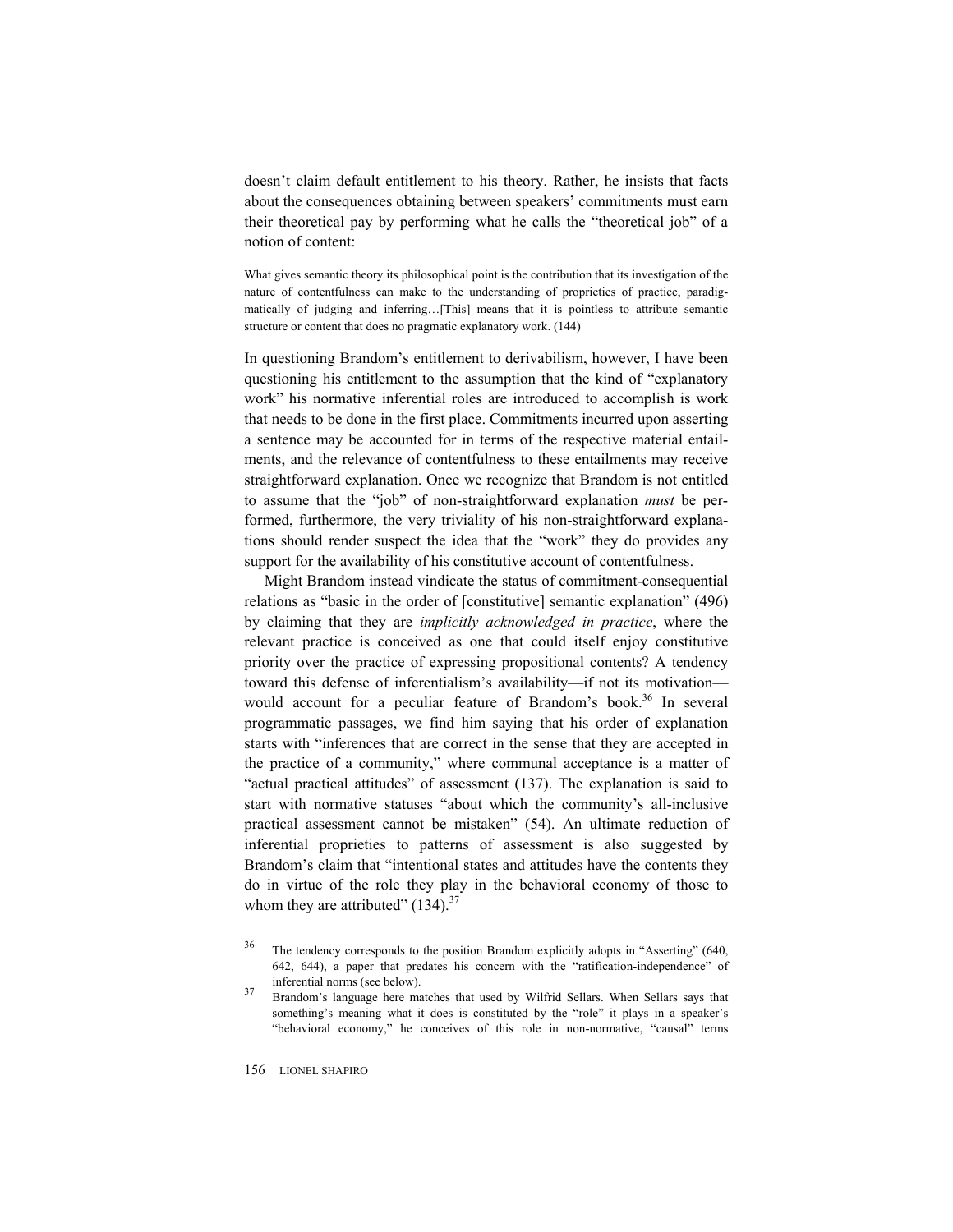Yet among the commitments to whose relations meanings are (in part) reducible, Brandom says, will be ones that are only "consequentially" undertaken in virtue of acknowledgment of other commitments to claims that *in fact entail them* (194, 627). Someone's consequentially undertaken commitment needn't be, in Brandom's sense, acknowledged by her either explicitly or implicitly (Brandom calls such a commitment "unacknowledged"). Nor need it be attributed to her by anyone at all: it may "outrun actual attitudes of taking or treating…as correct" (137). Perhaps unsurprisingly, Brandom never does take up his own "primary explanatory challenge" (54, cf. 137, 672n18) of showing how commitments that are "objective" in this sense—in language he borrows from Crispin Wright, "ratification-independent" could be "instituted" by the "attitudes" of linguistic practitioners (see also 64, 134).<sup>38</sup> As we have seen, nevertheless, Brandom stipulates that all such consequentially undertaken commitments are *equally constitutive* of sentences' possession of propositional content. It follows that he hasn't entitled himself to appeal to implicit practical acknowledgment for the purpose of legitimating his use of commitment-consequential relations in theorizing about the "nature of contentfulness." The easy, deflationary manner in which he ends up explaining how our concepts "incorporate *objective* commitments" (53) precludes any such defense of the constitutiveexplanatory role these commitments play in his theory.<sup>39</sup>

Let me summarize the line of argument I have directed against Brandom's inferentialism. Given his concomitant deflationism about truth, I argued in

<sup>(&</sup>quot;Intentionality and the Mental," in Herbert Feigl et al., *Minnesota Studies in the Philosophy of Science*, vol. 2 (Minneapolis: U. of Minnesota, 1957), 528, 530, 536, 538n28). According to Sellars, the function of semantic statements is *not* however to describe such roles (ibid., 527, 532). This Sellarsian theme is overlooked by Lance and O'Leary-Hawthorne (*Grammar of Meaning*, 8-9, 61, 216-7). Contrary to their analogous complaint against Brandom (ibid., 189n, 220), the occasional tendency in *MIE* toward a "descriptive" view of inferential roles never leads him to regard the *function of meaning-ascriptions* as

that of describing community attitudes.<br><sup>38</sup> Instead, as explained in my introduction, he appeals to a distinct sense in which his account holds that speakers' commitments are "implicit in discursive practice" (*MIE*, 133). What makes the commitment-consequential facts obtain, on this view, is a constellation of normative facts about *proprieties* of assessment. Brandom readily concedes that this is no reduction of normative statuses to attitudes (626-8, 648). In the end, normative statuses are said to be "instituted" by "proprieties of scorekeeping, rather than by actual scorekeeping" (627-8, cf. 638).<br><sup>39</sup> By abandoning the view that the meaning-constitutive inferential commitments are those

acknowledged in practice, Brandom undermines his claim that the introduction of a new concept generally involves the undertaking of new inferential commitments specifiable using only old vocabulary (*MIE*, 125-30). For it turns out that all *objectively good* inferences involving the old vocabulary are *already* reflected in the respective meaning-constitutive commitment- and entitlement-consequential relations. Moreover, when Brandom spells out his account of these relations in Chapter 3 of *MIE*, there is no more mention of propositional contents whose very deployment requires commitment to "materially bad inferences."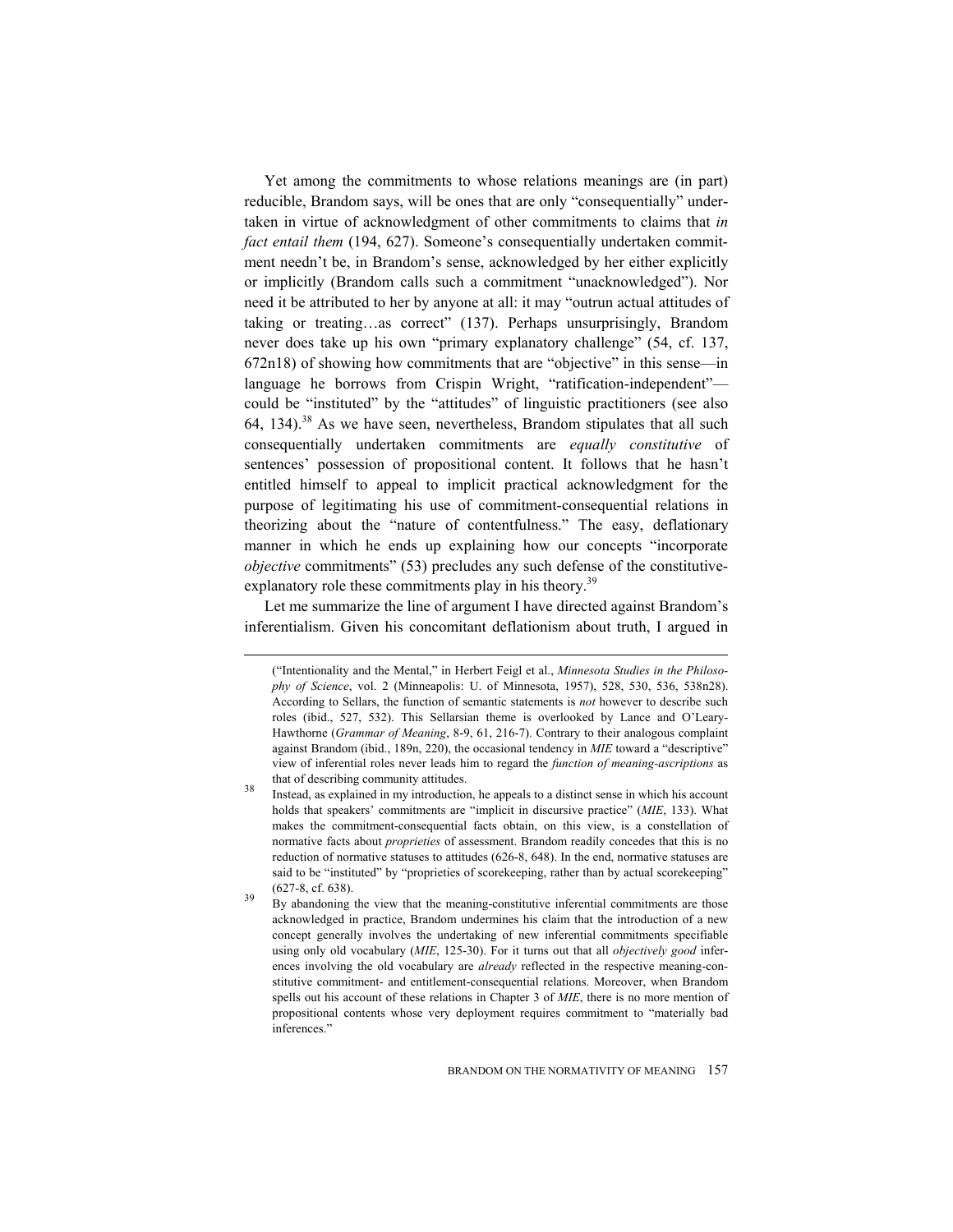Section III, Brandom ought to take a similarly deflationary view of material entailment. In that case, however, he has no reason to accept *as a substantial challenge* the task of explaining how propositionally contentful items can be subject to inferential norms. In short, he has offered no reason for imposing the derivabilist constraint he employs to motivate inferentialism. Next, in Section IV, I argued that the coherence of inferentialism enjoys no plausibility *apart from* the theory's promise of doing allegedly mandatory "pragmatic explanatory work" in meeting the derivability constraint. For the constitutive priority of the commitment-consequential relations Brandom appeals to in explaining contentfulness is suspect, and in the end nothing else has been done to vindicate it.

**V** 

Having sought to cast doubt on Brandom's explanation of contentfulness as constituted by socio-linguistic norms, I turn at last to the second pragmatist approach noted in my introduction, the *attributional* approach to understanding propositional content. Instead of explaining what it consists in for a sentence *S* to mean that *p*, Brandom's attributional pragmatist explains that to *take*  $S$  to mean that  $p$  is to adopt a particular normative stance involving, among other things, holding anyone who asserts *S* to be thereby committed to any claim entailed by the claim that *p*. But if we propose this explanation *without* construing it in a constitutive vein, have we offered any real elucidation of meaning in terms of norms governing socio-linguistic practice? In what sense might one need a *normative pragmatist theory of meaning* in order to render intelligible our practice of taking an asserter to have, perhaps unwittingly, committed herself to a claim, i.e. to have assumed some sort of conditional responsibility to defend it? $40$ 

To appreciate the substance and appeal of Brandom's attributional pragmatism about meaning, we first need to consider a second normative moment he holds to be essentially involved in the act of asserting. Besides the moment of "responsibility," though standing to it in a relation of mutual presupposition, there is the moment of "authority" (170-5). The asserting of a claim, if itself entitled, can serve to entitle others to the claim in question. Brandom's analysis of asserting in terms of a social practice displaying this normative structure of authority and responsibility enables him to defend something close to the traditional principle that asserting essentially aims at

<sup>40</sup> 40 Brandom never specifies exactly what it is one is committed to *doing* in being committed to a claim one *hasn't* asserted. (By contrast, *asserting* a claim involves undertaking a commitment to "demonstrate one's entitlement to the claim, if that entitlement is brought into question," where being entitled to a claim is being "entitled to make it" (*MIE*, 171-2)). But he is clearly committed to the possibility of vindicating the pragmatic character of the standard philosopher's locution the present sentence exemplifies.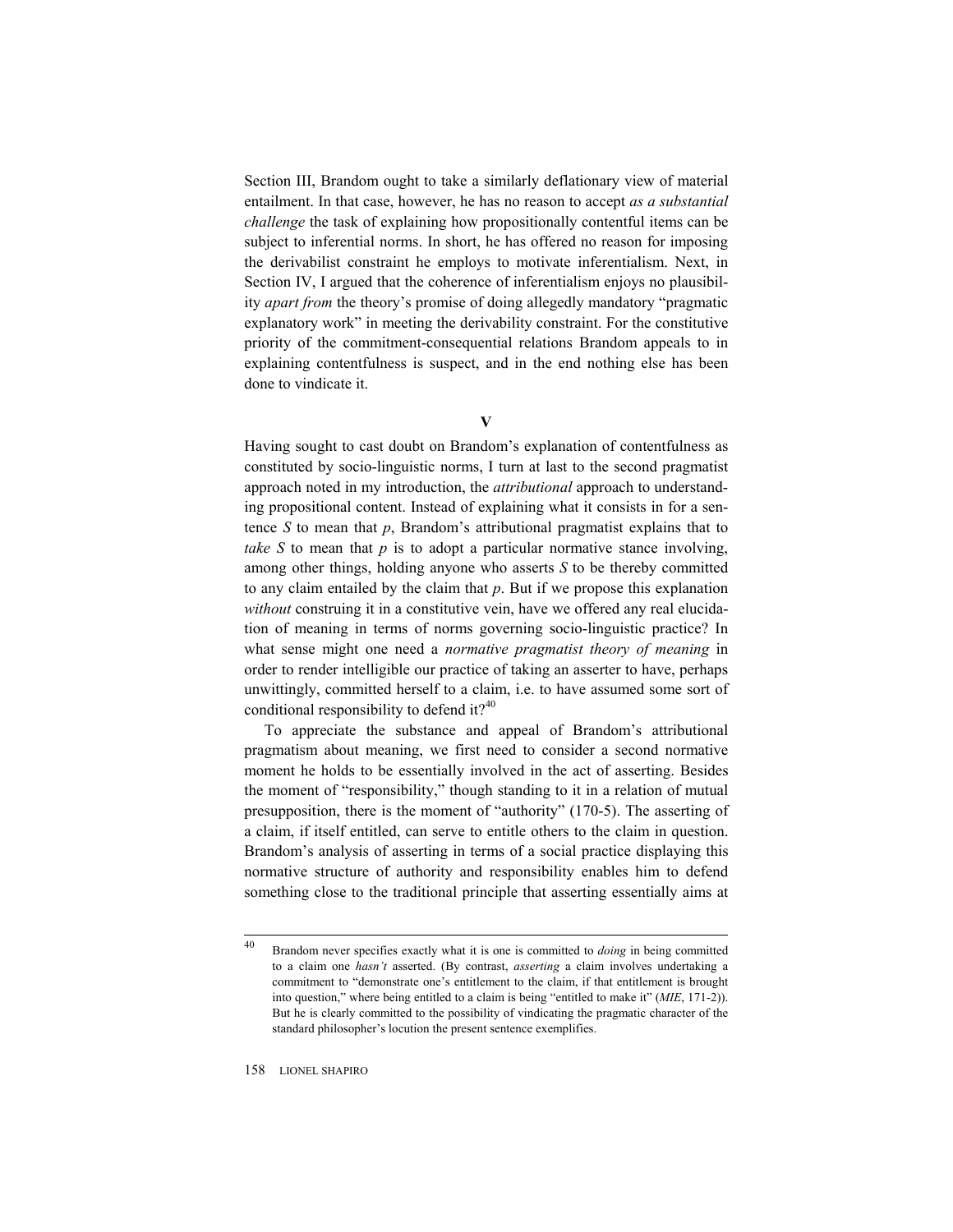truth.<sup>41</sup> On his accounts of truth and negation, taking somone's assertion to be false involves undertaking a commitment that precludes *one's own entitlement* to the claim she has asserted, thus defeating the *authority* implicitly claimed by her assertion. For this reason, taking someone to have asserted something false involves attributing a shortcoming (even when the asserter is taken, in some sense, to be rationally entitled to the claim in question). $42$ 

We can now supplement our sketch, begun above, of Brandom's attributional account of contentfulness. To take an expression to mean that *p* is also to take it that its assertoric utterance, if itself entitled, would (in the absence of defeating conditions) entitle others to undertake commitment, *on the original asserter's authority*, to the claim that *p* as well as to any claims it, in conjunction with the attributor's other commitments, entails (190-1). This structure is then reflected in a higher-order attributional explanation of what we are doing when we take an expression to have the content of the explicit ascription '*S* means that *p*'. Such an explanation is implicit in Brandom's account of indirect discourse (534-9). Here the moment of authority will be manifested in the fact that the ascription '*S* means that *p*' can in appropriate circumstances be used to vindicate one's own entitlement and entitle one's audience to the claim that  $p$ , by explicitly deferring justificatory responsibility to an assertoric utterer of *S*. 43

 $41$ Brandom thus supplies a response to the common view, advocated by Huw Price, that it *counts as an objection* to deflationism that "truth is normative, in a way not explained by the deflationary theory" ("Three Norms of Assertibility, or How the MOA Became Extinct," in *Philosophical Perspectives 12: Language, Mind, and Ontology* (Malden, Mass.: Blackwell, 1998), 241). What explains the normativity of truth for Brandom is not his expressive account of *truth* but rather his account of *asserting*. Interestingly, Price's own purportedly anti-deflationary view of how our "use of the concept of truth" (ibid., 242) is manifested in the role of *disagreement* in assertional practice turns out to be a

corollary of Brandom's analysis of asserting. 42 Taking someone's assertion to be true, Brandom says, is a necessary condition for the "practical recognition of the authority implicitly claimed by the assertion." Hence "the aspiration…to *truth*…is built right into the normative structure of assertional practice" (*MIE*, 203-4). 43 Drawing on Brandom's account of asserting, Lance and O'Leary-Hawthorne stress a

related point: in saying that a sentence means that  $p$ , I am licensing the inference from that sentence to the claim that *p* and to any claim that follows from it (*Grammar of Meaning*, 58, 68-9, 203). To some extent, their normative account of the pragmatic role of meaningascriptions is prefigured in Sellars (though their reading leads them to think otherwise: see note 37). In asserting '*S* means Chicago is large', Sellars holds, we are conditionally licensing ourselves to assert the sentence 'Chicago is large'. For sentences such as this one "occur in meaning statements…as statements *to be made* (on a certain hypothesis)," presumably the hypothesis of the truth of *S* ("Truth and 'Correspondence'," in *Science, Perception, and Reality* (London: Routledge, 1963), 206, 224; compare Brandom, *MIE*, 218 on how this "hypothesis" can be viewed as *implicit* in a deferral). "And it is by virtue of the fact that we *draw* such inferences that meaning and truth talk gets its connection with the world. In this sense, the connection is *done* rather than *talked about*" ("Naming and Saying," ibid., 246). The ascription '*S* means that  $p$ ' is used not to talk about any